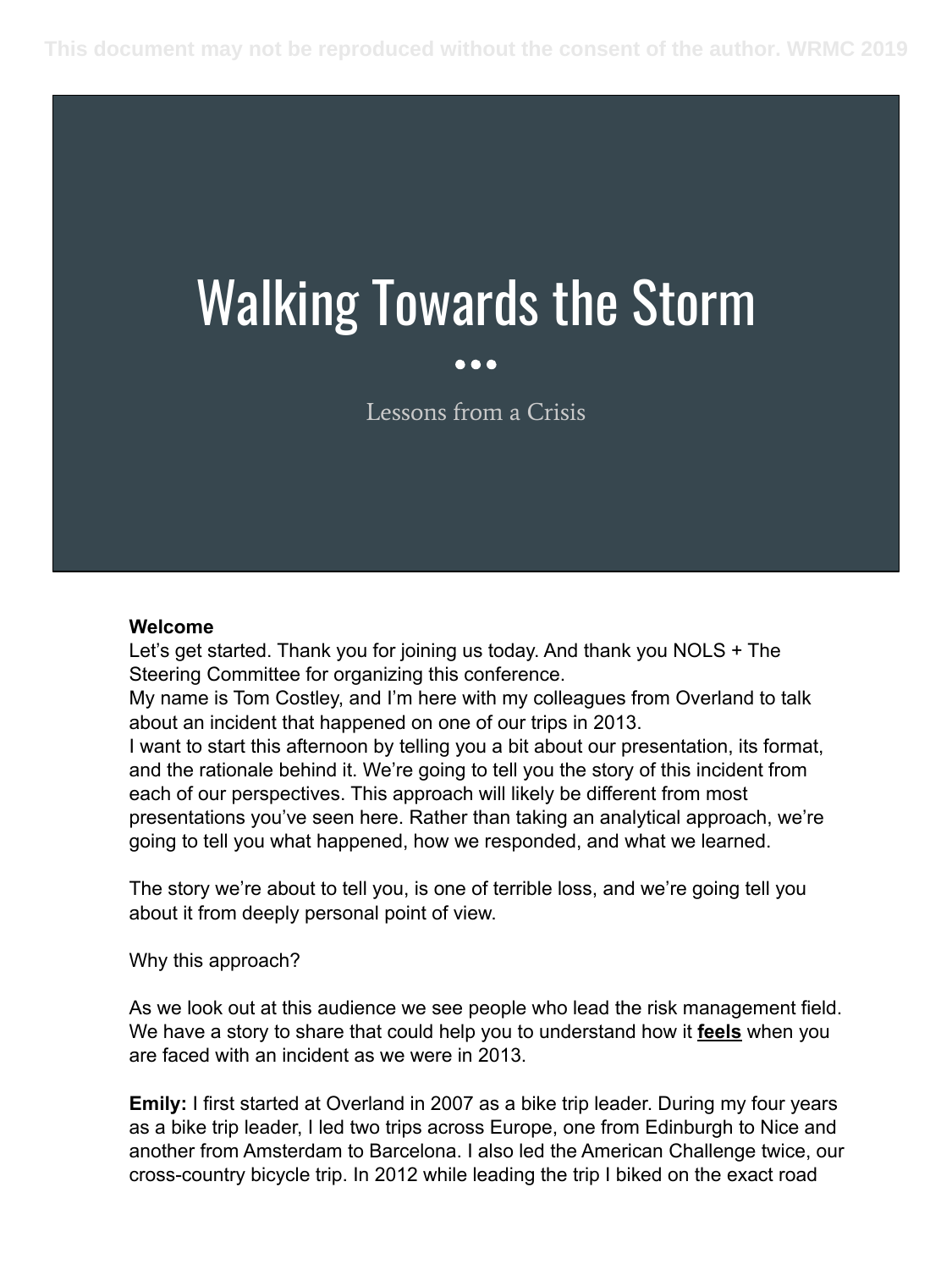where this incident occurred. At that time I was leading Tom's daughter, Cate.

In 2013 I was working full time in the office, as one of the directors. I was focused on admissions. My lens on this is colored by my work in admissions, talking with families on a daily basis about their students signed up for trips.

**Jonathan:** My name is Jonathan Igoe. I was a Director for Overland in 2013 as I am today. I came to Overland through my wife who was a leader in the 1990s. I was focused on hiring our leaders and knew all of them well from the hiring process and leader training. Both of the leaders on this trip were returners so I knew them especially well. The group of us all worked together on risk management over many years and especially that spring with Cathy.

**Alec:** My name is Alec Norton. I led bike trips for Overland, including the American Challenge, and worked as a trip planner in the Overland office. I worked with Jonathan, Emily and Tom on our risk management plans and our review of biking routes.

**Tom:** What was about to happen to us—individually and collectively—would change our lives forever. Without the wise counsel of outside professionals—as Alec noted—we would have been lost. With it, we had a roadmap, and we had caring, committed professionals to guide us.

Okay, before we start, let me tell you about our format today.

We're going to stop twice for questions.

The first time will be quick—just questions, if there are any, to clarify the narrative.

The second time we stop, we invite questions about anything and everything.

We will share our story from four perspectives. When it comes time for questions, we invite you to ask us individually or as a group.

**Emily:** Before we start, here's some useful information. Every summer, Overland offers hiking, biking, service, and language study trips to students ages 9 to 18. Our students come from across the country, and they join us for one, two, three, or six weeks. An Overland group is limited to twelve students, and there are always two leaders. Our leaders carry cell phones, but we our students do not.

**Alec:** The incident in Arkansas involved one of our American Challenge groups- that's our name for our 3,200 mile coast-to-coast bike trip. In the summer of 2013, we had four groups on that itinerary, one a day ahead of the group affected, and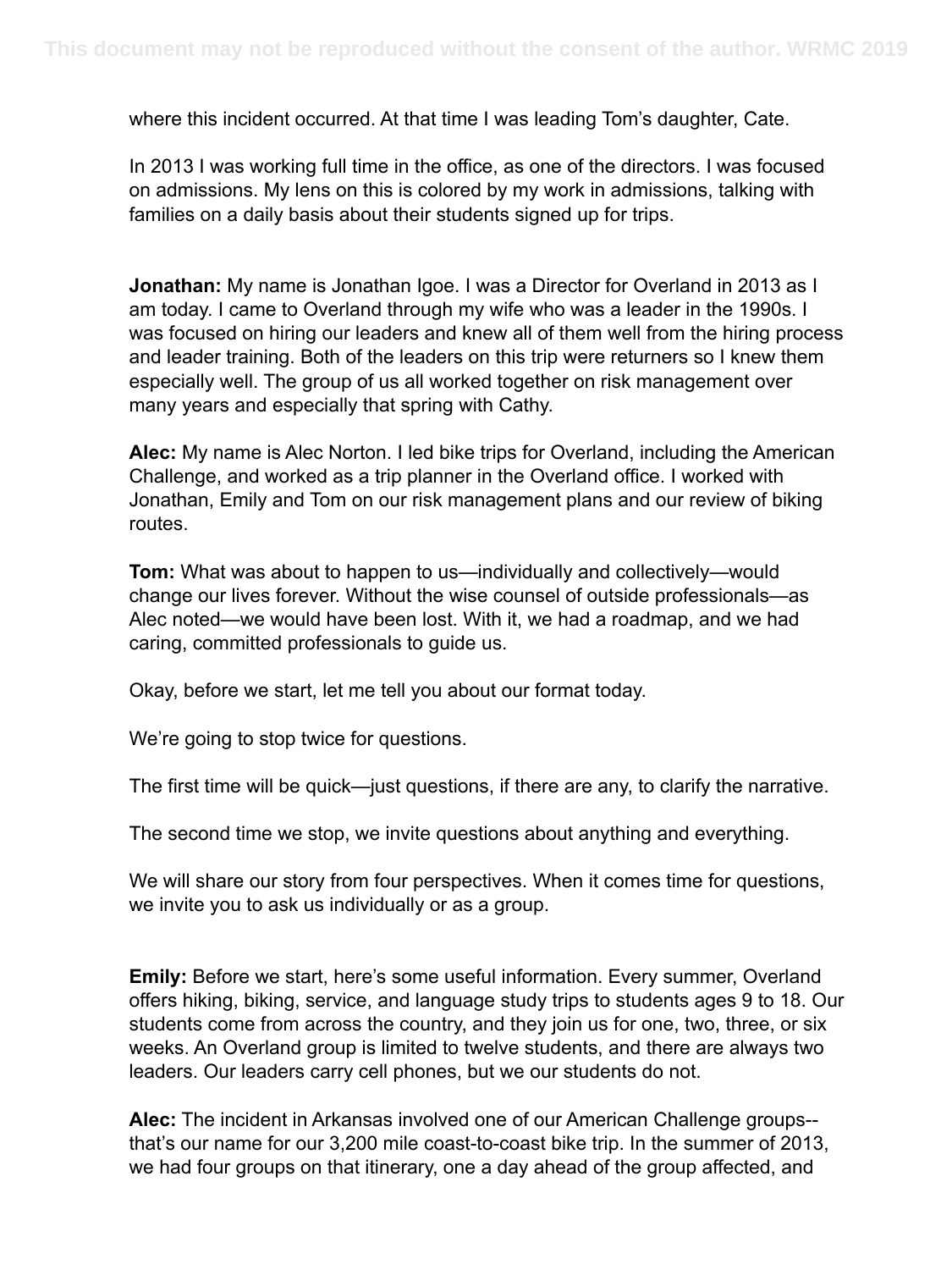two trailing it by a couple of days. In the story we're going to share with you, a distracted driver plowed into one of these groups, striking six students and one leader. One of the injured students died the next day as a result of her injuries.

**Jonathan:** In 2013, 2,500 students joined us over the course of the summer. At the time of the incident, there were about 900 students in the field. 1,600 were slated to join us in the weeks that would follow.

**Tom:** There is much to tell here, but we have focused only on the essentials of the story. As I said a moment ago, at about 45 minutes into the presentation, we'll pause for questions-- let's use this time to clarify any questions about the narrative, then we'll finish up, and open up for general questions. Okay? Any questions before we start? All right. Let's go.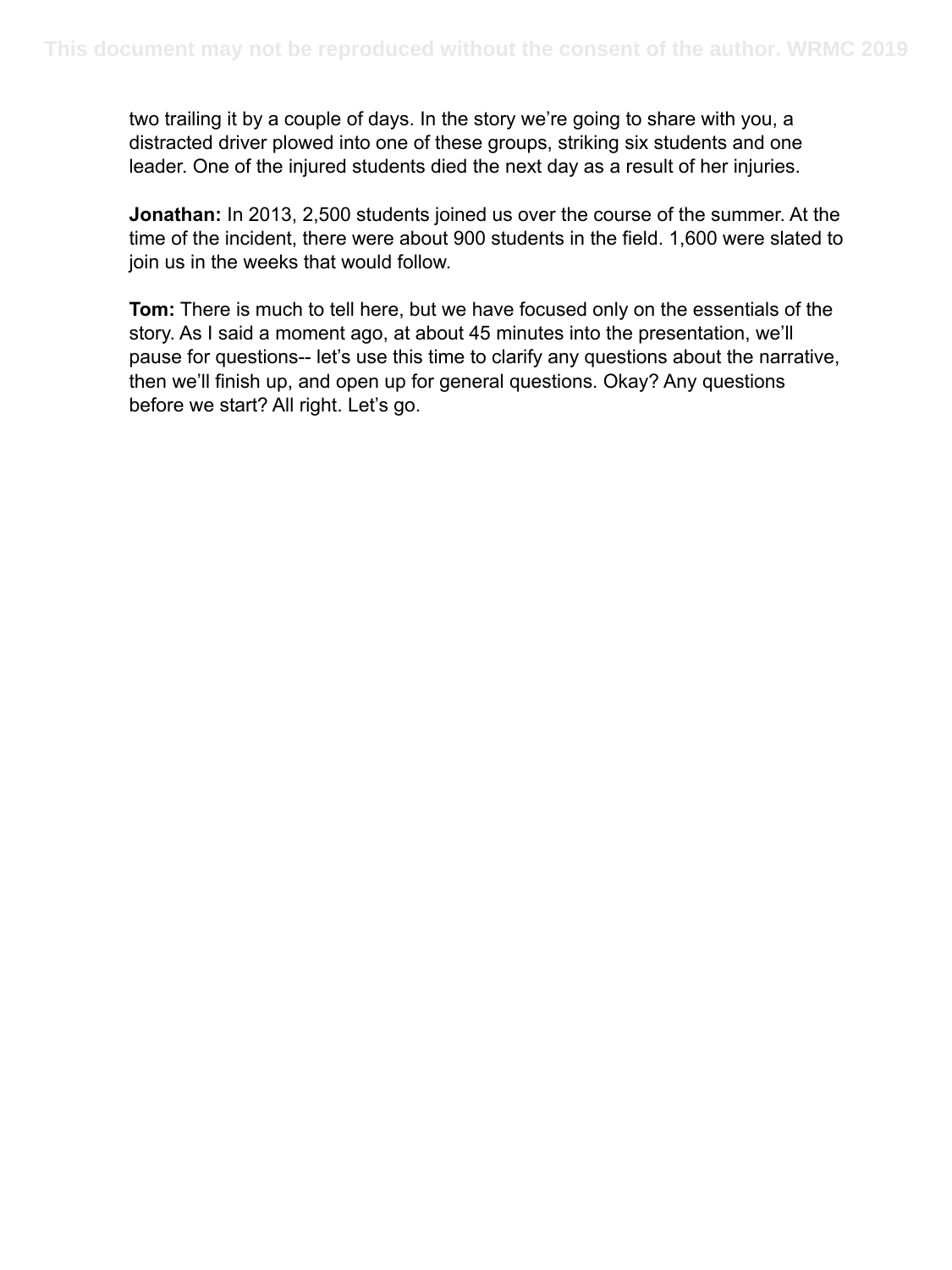#### Day One: Tuesday, July 2, 2013

#### The Call

**Emily:** On Tuesday, July 2<sup>nd</sup>, 2013, at 5:35 pm a call came into the office. I was just about to walk out the door but I lingered for a second to see who was calling. Then, I could see that my colleague on the phone became visibly upset. I could feel a pit in my stomach and walked over to her desk. I heard my colleague ask: "What happened? Where are they? Who was involved?" I could only hear bits of the conversation—"Arkansas, ambulance, helicopters."

**Jonathan:** There was so much that we didn't know at this point. It felt like we were operating in a dark tunnel. The basic facts were important and we tried to get those down as efficiently as possible.

- Exactly where they are.
- Who the students are.
- The extent of the injuries to each of them.
- How the incident happened.
- What's happening right now?

The important first step, after calling in all of our year round staff (about 16 people) was to divide our team and our office space in half: half focused on Arkansas, the other half focused on all of our other trips in the field.

**Alec:** In Arkansas, one of our trip leaders was badly injured, the other, Mike Bienkowski, was not hurt. He was our only source of information, and he was understandably shaken as he tried to manage a lot all at once. Over the first 30 minutes of the incident, Tom led a series of calls with the trip leader while I and another staff were on the line taking notes, focusing on recording the basic facts.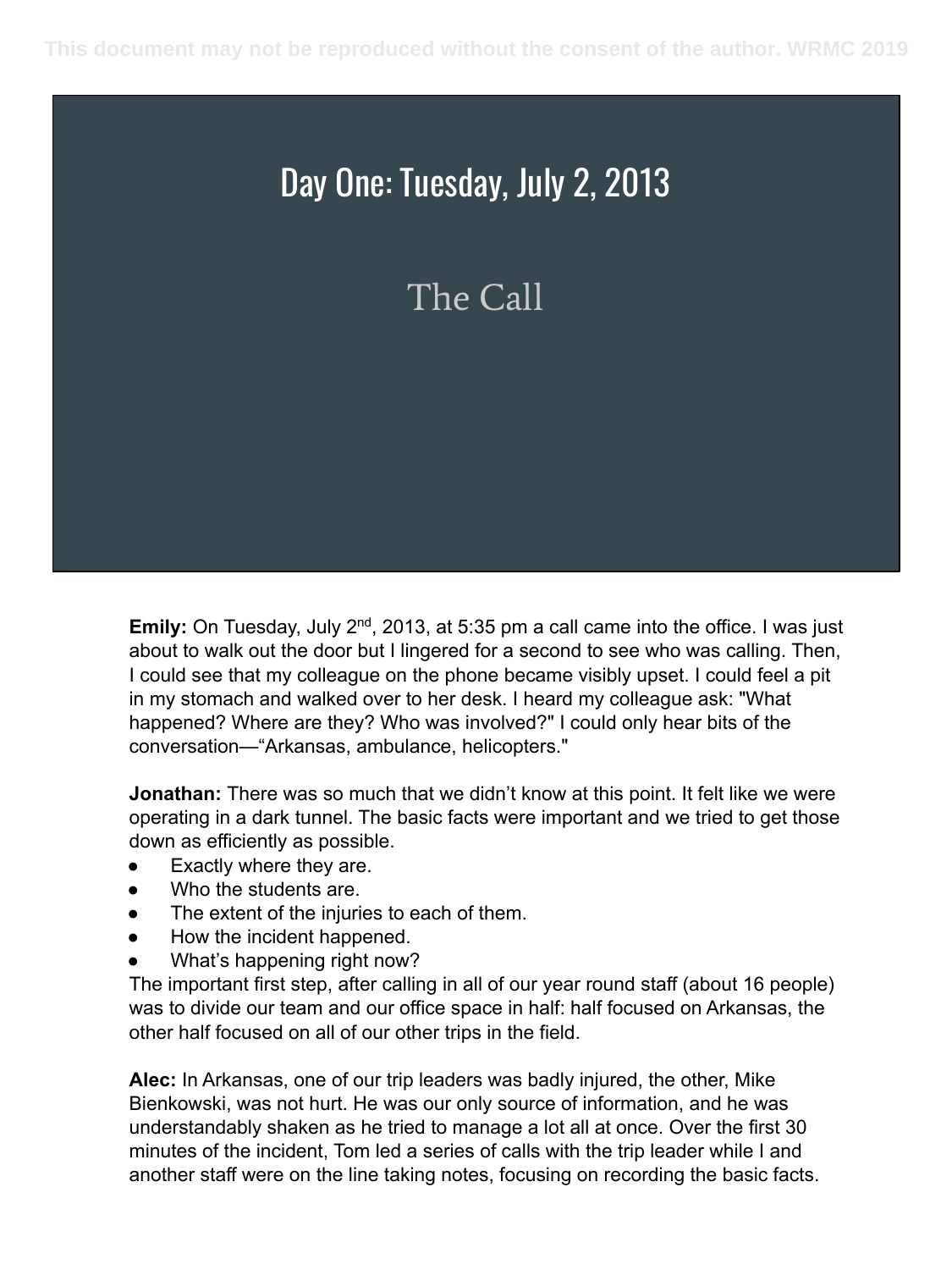Even details as small as where to keep this information and how to organize it was challenging in the face of the situation and what felt like a constantly changing flood of details.

**Tom:** I can recall being on the phone and pushing Mike hard to get the specifics of each injured person's condition. It was all bad, he said, really bad, but our focus quickly narrowed to one of the students, Merritt Levitan.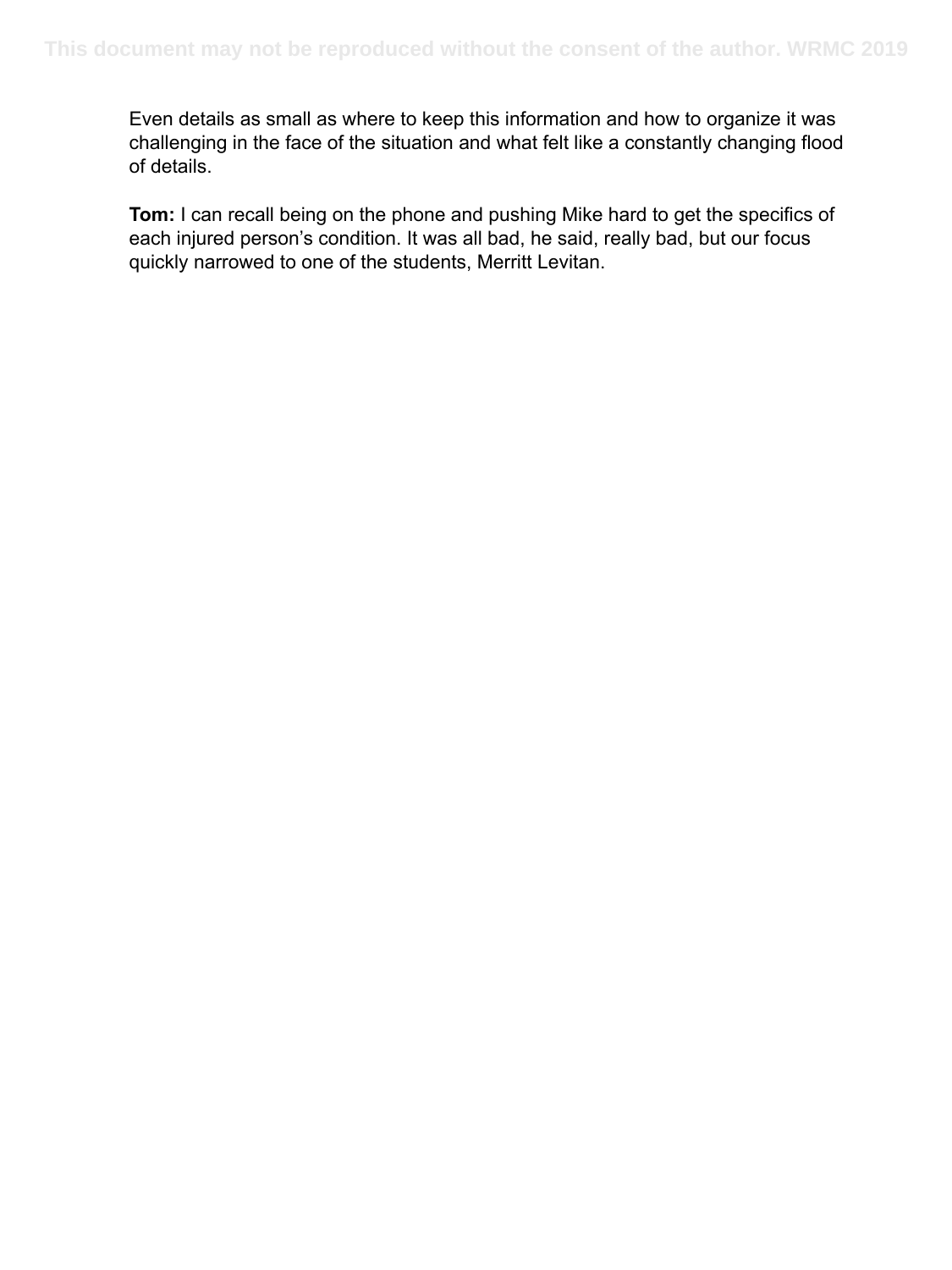#### Day One: Tuesday, July 2, 2013

The Flight

**Alec:** I remember discussing a few of the crises situations from *Lessons Learned*  with Tom on a bike ride that spring, and Tom saying that if we ever found ourselves in a similar situation he would need to be on a plane almost immediately. We quickly checked flights for that evening-- we needed to get to Memphis, Tennessee-- nothing. Not from our closest airport-- Albany, New York, and not from Boston, a three hour drive away.

**Tom:** I can recall being on the phone with Merritt's dad, Rich Levitan. I told him we couldn't find any flights for him or for us so we'd charter a plane and and pick him up. He thanked me. Then he told me it looked like Merritt wasn't going to make it. I don't know what I said. I hung up. The entire team was staring at me. I told them. At that moment, each of our lives changed. Our relationships to each other changed. And our relationship to Overland, and to the work we loved, changed.

**Alec:** Despite having recognized months before this incident that we might need to charter a plane, we hadn't taken the time to research charter companies or brokers. At 7:00 p.m. the clock was running, we needed a jet, and we were starting from scratch.

**Tom:** Two hours later, we still didn't have anything. Rich called-- what's the plan? I told him we were working on it. He asked if he should look into other options. I told him no, we'd get it organized.

**Alec:** At about 9:00 p.m. we chartered a jet-- but then the jet needed fuel and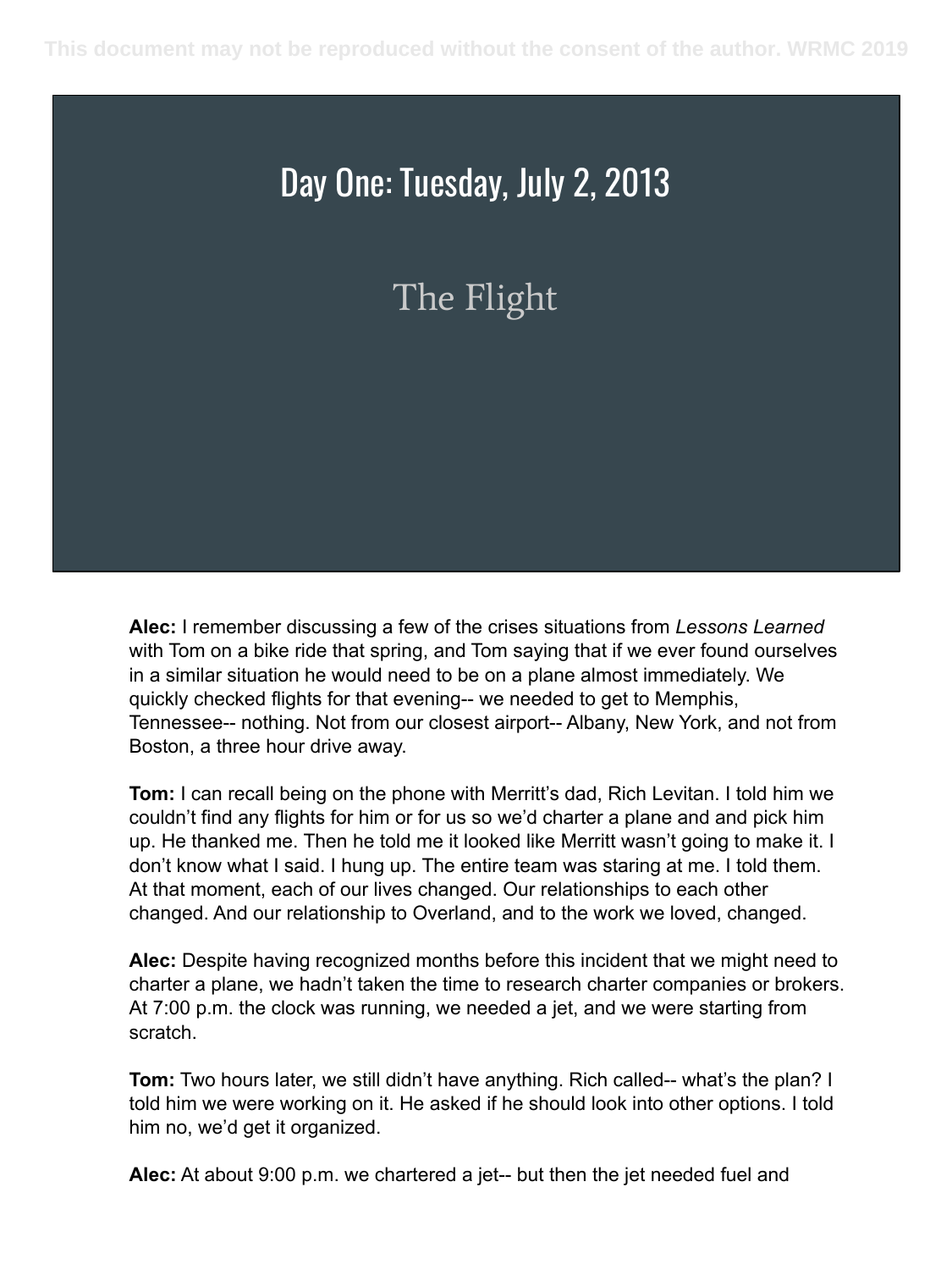pilots. So, we waited, and waited, and waited.

**Jonathan**: Chartering the jet was just one of the things we were working on at the office and we had two staff members focused on that, making calls, and getting information out to the charter companies and back to family members who were planning to fly. At the same time, we were in touch with other family members, some of whom had heard from medical authorities before we had gotten through to them. We recorded everything in a Google Doc, but also put the names and status and location of each group member on the big white board in our office. I needed to see the names to make sense of it.

**Emily**: Earlier, it had been decided that I would go to Arkansas with Tom and his wife, Liz. The injured students were spread out at different hospitals. We made a plan that Tom and Liz would go to Memphis with Merritt, and I would go to Little Rock where another student had been airlifted.

**Tom:** In the middle of the night, the jet touched down, and rolled over to where we were standing at the edge of the taxiway. It had come from Boston where Rich Levitan, his fourteen year old daughter, Hunter, and his twelve year old son, Joe were on board, along with the parents of the injured leader, and the mother of one of the injured students. We climbed up the stairs. I walked to the back, and sat down next to Rich. He turned to me, shook my hand, and said, "How are you holding up?"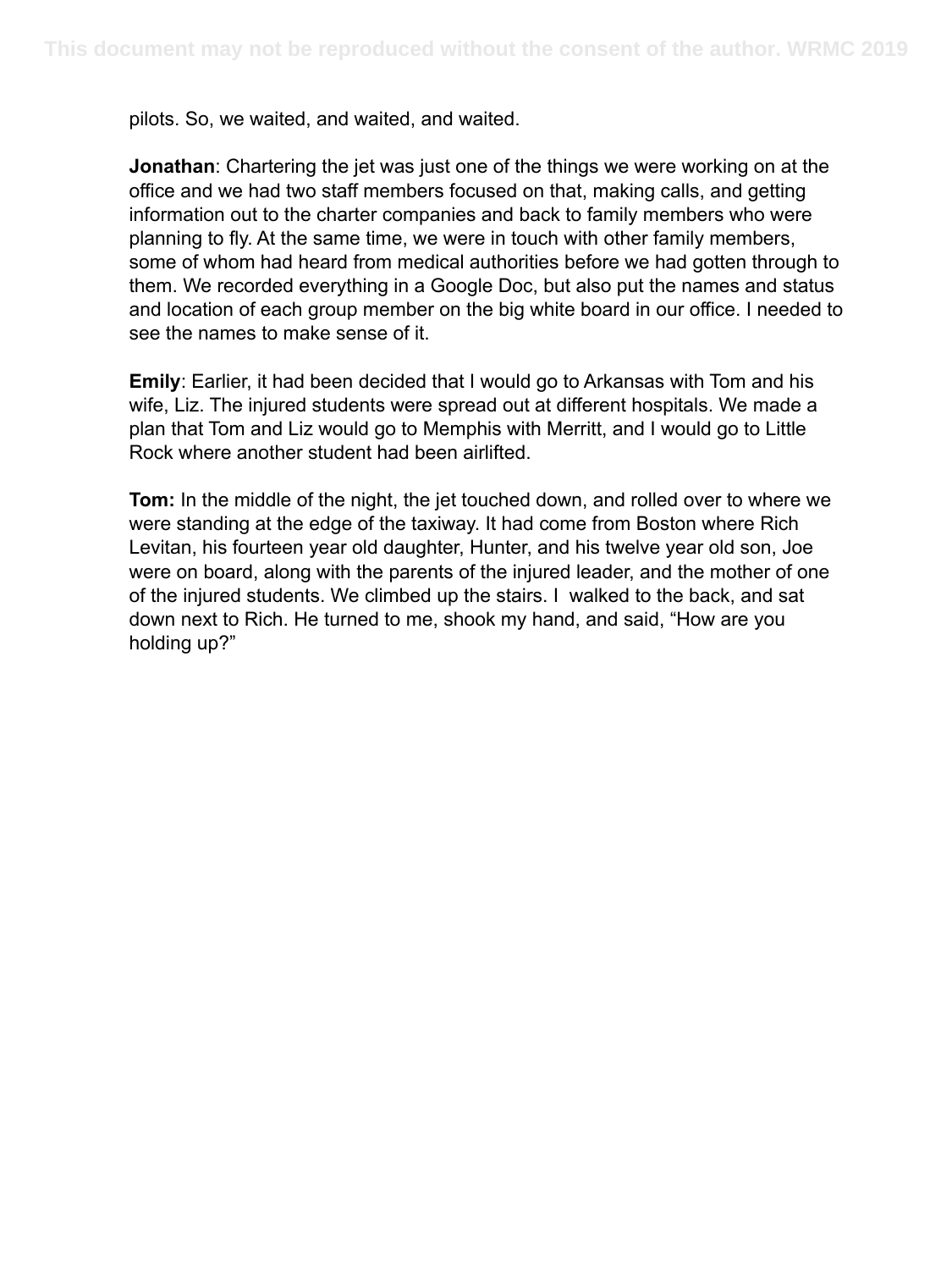#### Day One: Tuesday, July 2, 2013

#### Overnight at the Office

**Jonathan:** In the office, we were focused on gathering information, and reaching out to the parents of every student on the trip. We knew that we would have to inform all of the other Overland families of the incident-- that's about 2,000 families-- and we'd have to inform our 200 leaders in the field. We needed a communications plan and a plan for how we move forward with all of our other leaders, our groups in the field, and families.

**Alec:** We immediately decided to staff the office overnight knowing we'd have to be ready to respond to calls or email.

At 9:52 pm– KATV Arkansas reported on the incident.

At 10:46 pm an email arrived from CNN asking specific questions about the Arkansas Cycling Collision.

**Jonathan:** We worked with Cathy Hansen-Stamp and our attorney in Massachusetts to draft an initial statement for our website which we posted at 11:30 pm. At 11:45 pm we emailed all of our leaders around the world. At 12:30am someone from the Today Show called our office. We directed them to the statement on our website. At 12:40am we sent an email to the families of all enrolled students for the 2013 season. We then sent a separate --and different-- email to the 36 families of the other three groups of cyclists who were riding across the country on the other sections of the American Challenge.

**Alec:** Tom had contacted Cathy Hansen-Stamp about an hour after the first phone call from Arkansas, alerting her that we would need her assistance. Cathy went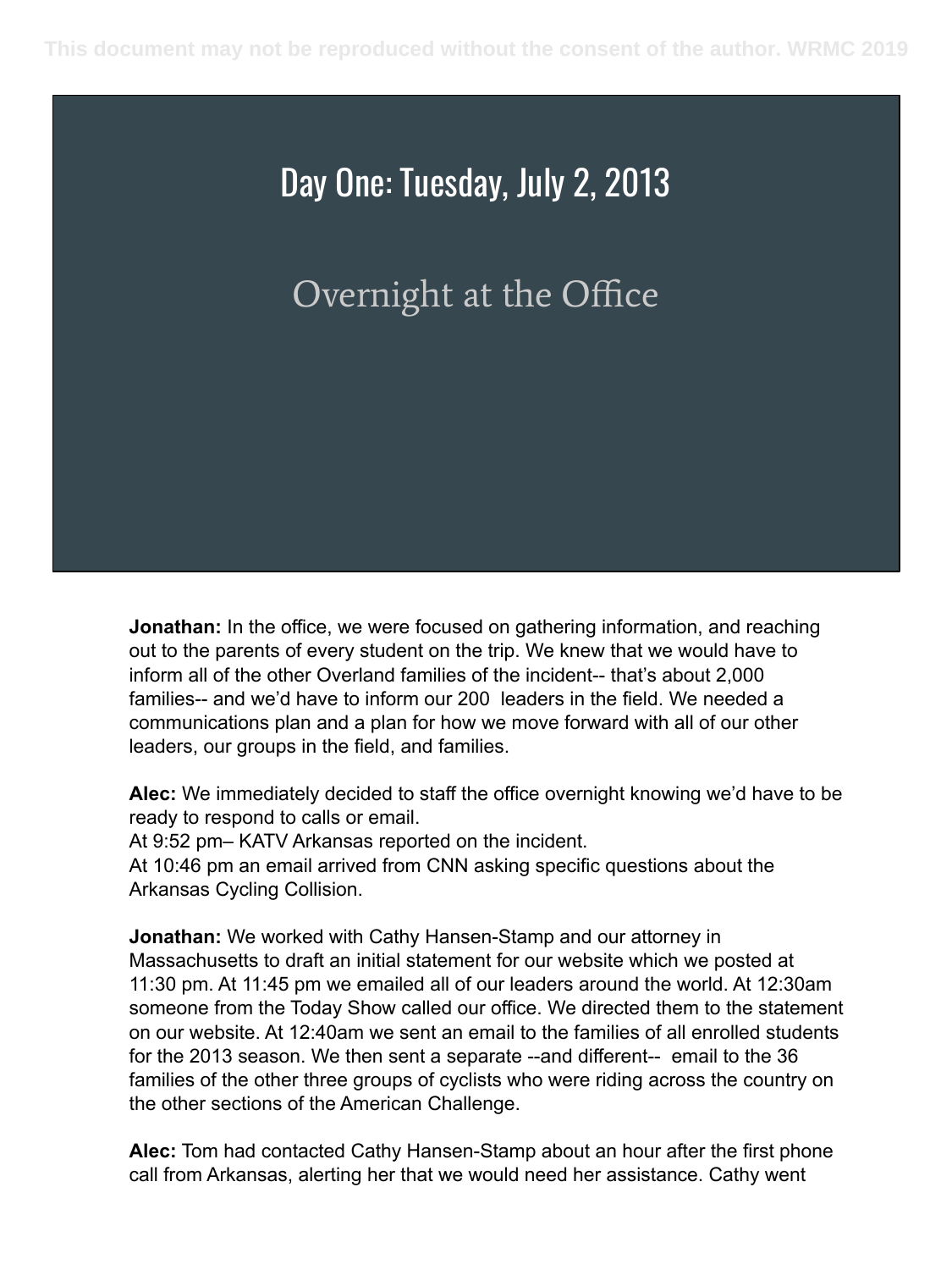above and beyond that night -- in numerous phone calls and emails -- providing feedback on initial statements, emails, concrete recommendations on PR firms (Fineman PR) and next steps, and overall support. At Cathy's recommendation, at about 12:30 am we connected via email with Bruce Palmer, who was then at NOLS. We sought Bruce's guidance for talking to the media. The first seven hours of the incident, from the initial call to 1:00 a.m., was a blur of conversations, emails, and phone calls. Jonathan and I went home at about 2:00 am to get some sleep. Three staff members stayed at the office overnight.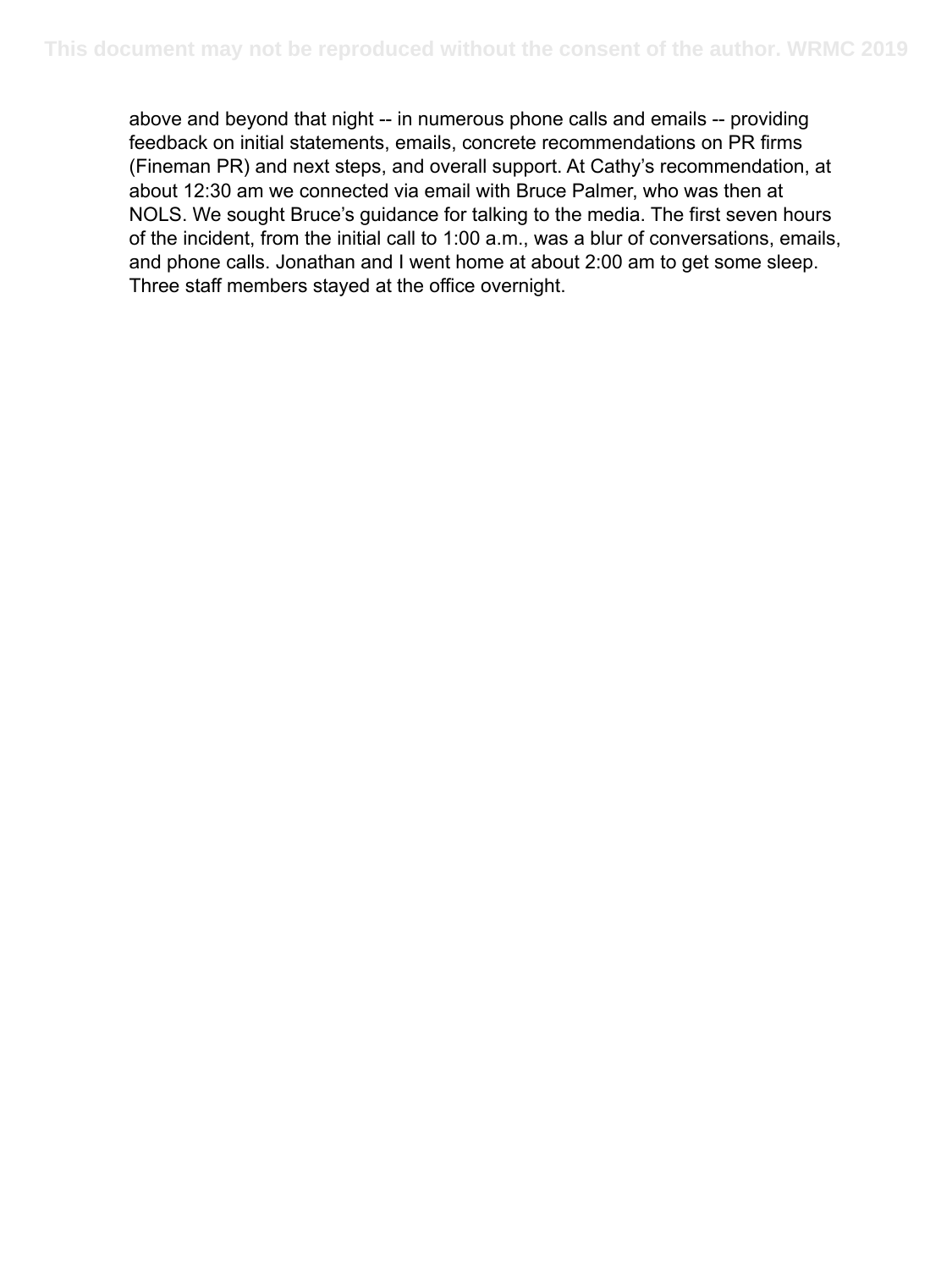#### The Hospitals

**Emily:** The flight was thankfully short. There were ten of us crammed in a small cabin. All there for the same, tragic reason; all connected by worry, and grief, and all just wishing we were already in Arkansas. I sat next to Liz on the flight. She was squeezing my hand. I imagine she was squeezing Tom's hand on her other side. The jet touched down in Memphis at about 3:00 am Central time and we all piled in black SUV limos and scattered. My job was to get to Little Rock to be with a badly injured student. Little Rock is two hours from Memphis. Throughout the drive, I desperately tried to stay focused on the next steps - the task ahead - so I didn't get overwhelmed with emotion. I needed to get into the hospital and up to the student's room. His family was still hours away from arriving, and he was alone, in a hospital, surrounded by strangers.

**Tom:** Liz and I went to the hospital in Memphis where Merritt was being cared for. We were told to wait in a hallway. Merritt's room was through a pair of heavy automatic doors about 50 feet away. We never saw Rich or Hunter or Joe. We still hadn't met Merritt's mom, Anna. She'd somehow talked her way onto a private plane in Saint Simons Island, Georgia, and gotten a ride to Memphis.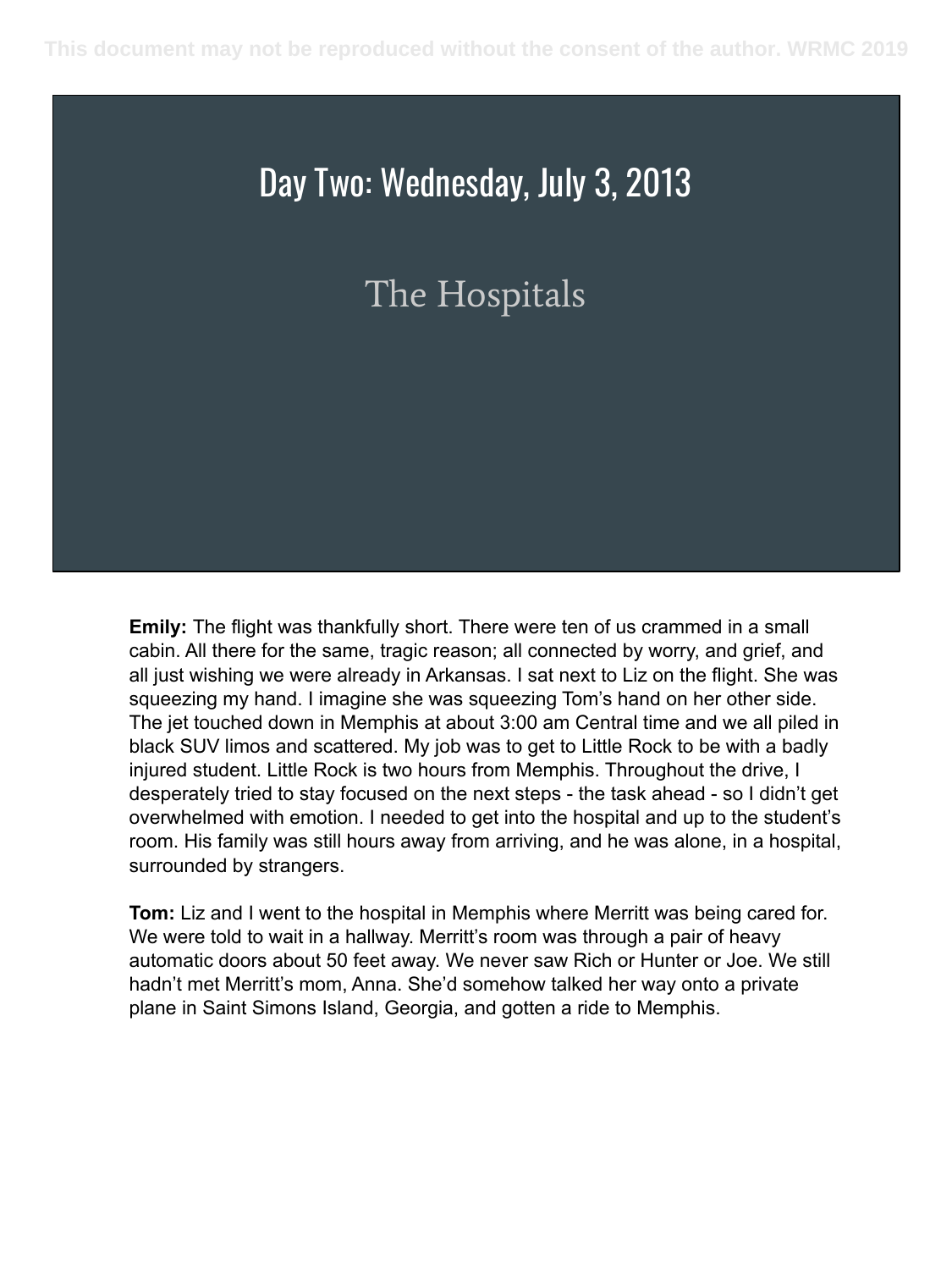#### The Office

**Jonathan:** Alec and I returned to the office at 6 am on Wednesday, July 3. At this point, we had 71 groups in the field from Alaska to Tanzania.

**Alec:** We connected with Bruce Palmer. He recommended having one person- that would be Jonathan-- handle the media conversations, and then, have another person schedule the media calls in 30 minute blocks. Bruce advised us to be accessible, he encouraged Jonathan to have his talking points clearly written out and to stick to them while being human and expressing concern. Bruce was so helpful. He reassured us: "This is difficult," he said. "You just have to get through it."

**Jonathan:** Actually, I remember Bruce saying to me, "This sucks, but you'll get through it." I knew that I could do these calls, and that communications with the media, with our families and with our leaders is where I needed to focus my attention.

Media requests came in from CNN, the Today Show, CBS 6 Albany, the Associated Press, WBZ Radio in Boston, Fox and ABC in Little Rock, the Boston Herald, and Channel TEN/ Fox in Albany, as well as the Diane Rehm show.

We responded to every media request promptly and set up times to speak with each organization. I took Bruce's advice: all calls from the media were directed to Alec first and then I called the person back at the designated time, appointments each half hour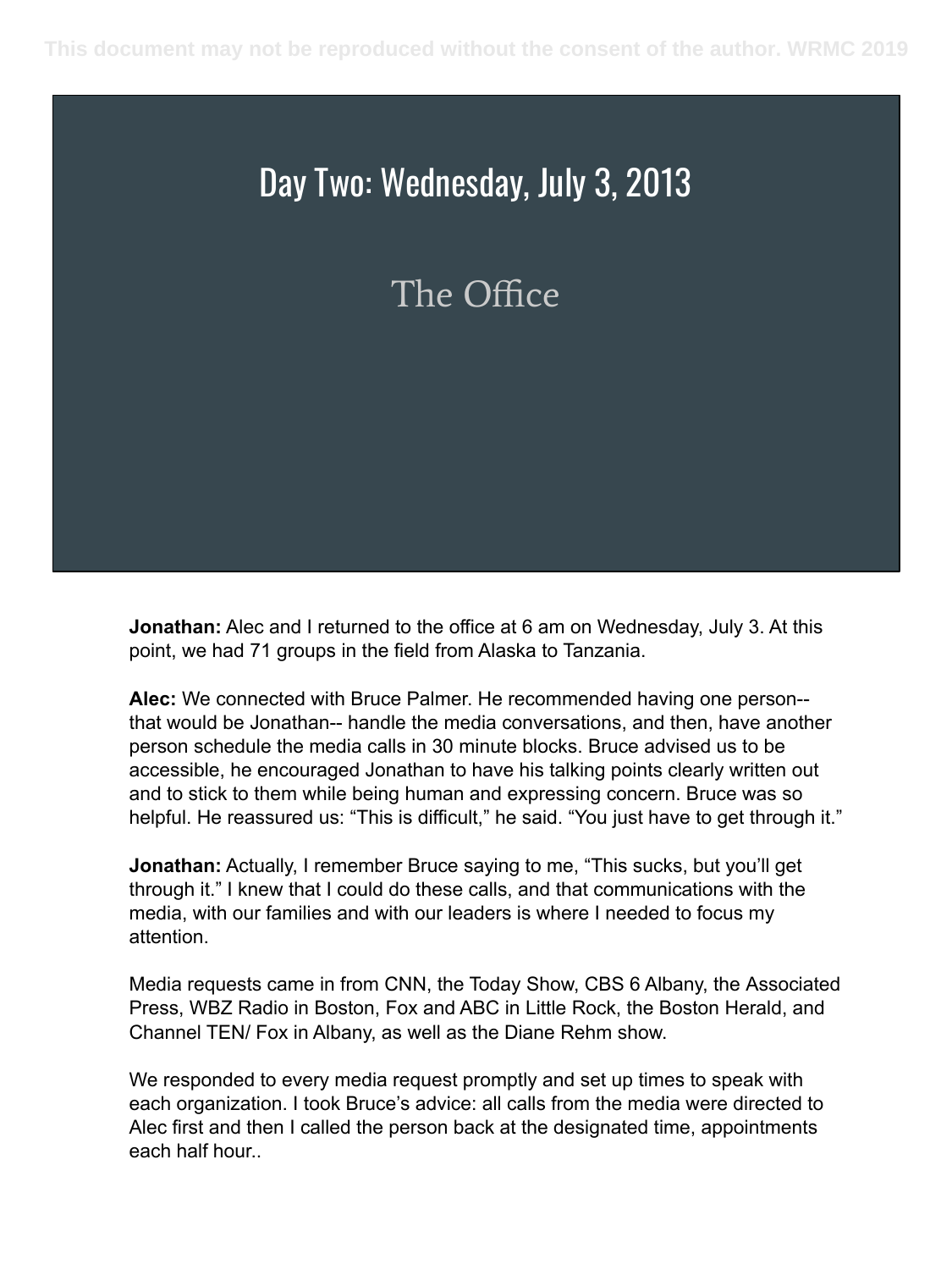Being new to this, I found this system extraordinarily helpful because I was in control of the timing of these calls and could prepare myself. I also found that they often asked the same question twice in different ways, looking for some kind of hook for their story or some new information. For example, after going over the basic information, they might ask: "Do you believe the driver of the vehicle was intoxicated?" I would answer: "We don't know anything about the driver of the vehicle and at this point, our focus is on our students and the leaders." The follow-up question was typically something like this: "But given the road conditions and the time of day, what would have caused the driver to crash into your cyclists?" I would answer: "We still don't know anything about the driver." It's essentially the same question and this was a realization for me that gave me confidence because I it felt like I had figured out how it worked. These folks are professionals and they knew what they were doing. If I stuck to my talking points, after I got the question the second time, they would move on.

**Alec:** At 11am, we posted an updated statement to the Overland blog which we will look at later in the presentation.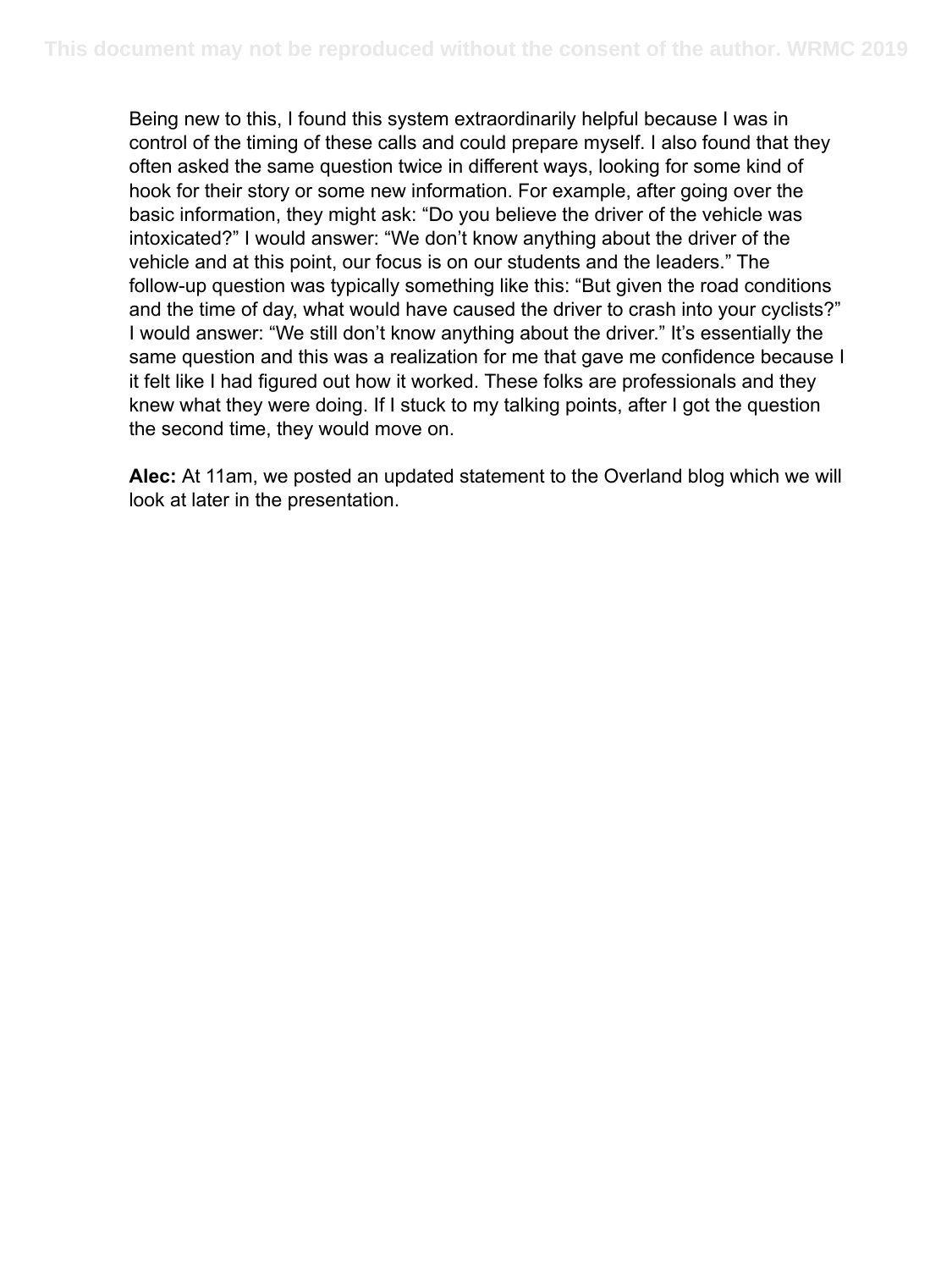#### The Hospitals

**Emily:** When I arrived, I walked into the main lobby of the hospital, went up to the desk and asked for the room number. When I got to the room, I was greeted by a goofy, teenage boy. He was hooked up to an IV and monitors, and very obviously in pain, but did his best to keep a smile on his face and make jokes. Only after his mother arrived was the severity of his injury fully revealed and he was rushed into emergency surgery. I spent hours outside the operating room next to his mom: we made some small talk, but mostly we just sat in silence. We went to the hospital cafeteria at some point and had lunch. I don't think either one of us was hungry. I had never been through anything like this before. In preparing for a summer, you don't talk about how to sit next to a mother whose son is undergoing emergency surgery.

**Tom:** After a couple of hours, a doctor came from the direction of Merritt's room. She approached Liz and me. She introduced herself as Merritt's neurosurgeon. We were desperate for information, and I'm sure we looked it. All she said was: "I am so sorry."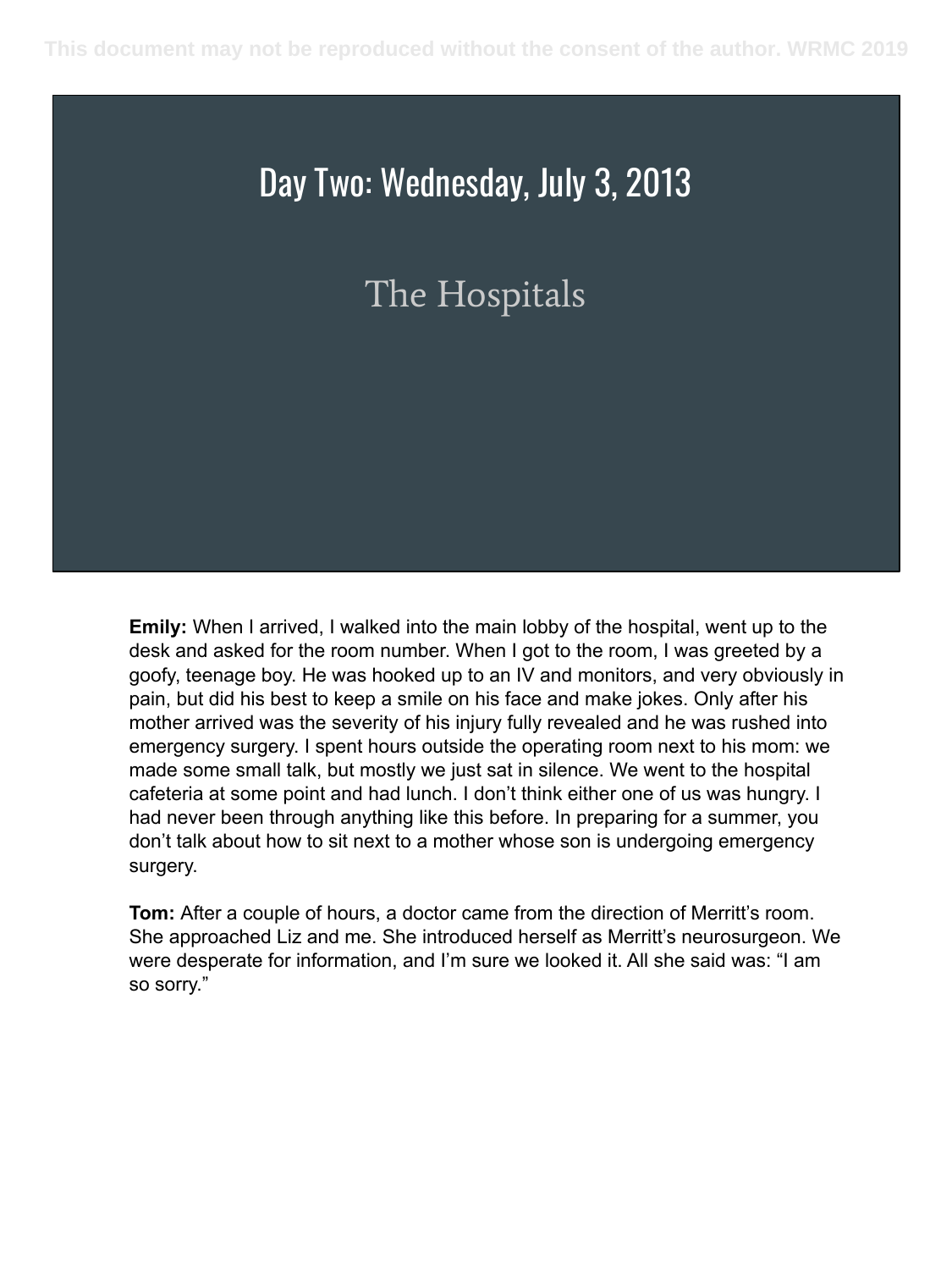#### The Hotel

**Tom:** Liz and I checked into a hotel in Memphis. We put our bags in the room. We never used that room. The next time we'd be there we'd be leaving Memphis to go home. Of course, we didn't know that at the time. We walked downstairs. Rich was in the lobby. We approached him. He said, "She's not going to make it. We're calling family. We're going to take her off of life support tomorrow." I burst into tears. Later that day, I called our attorney in Massachusetts and told him that I'd dissolved in tears in front of Rich-- *I told him that I'd stood in the middle of a Marriott in Memphis, Tennessee, sobbing, and that Rich Levitan had comforted me*. I thought I was at the bottom. But I wasn't. There was a long way to go.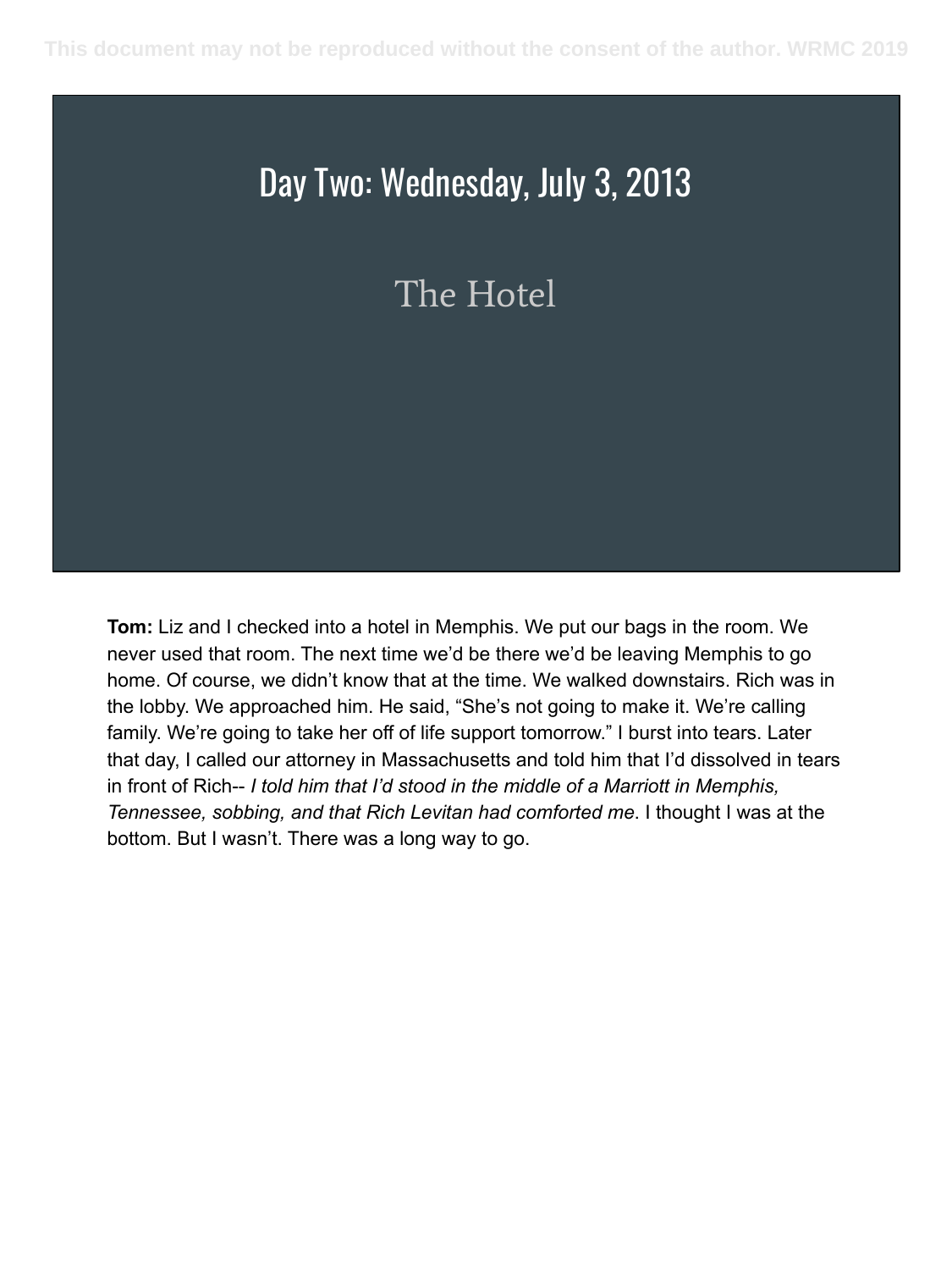#### The Students in Arkansas

**Emily:** By now, the uninjured students and Mike, the uninjured leader, were in the home of a couple who had never met these students, or this leader. When the call came in the evening before -- from that leader about the accident -- there was the immediate (who is involved? what hospital?) but then there's the rest of the group to think about. All of us in the office had racked our brains. Who do we know in Arkansas? Do we have any leaders from the area who may have connections? I had led this trip two summers before and combing back through my notes, I remembered that a family in the area had helped our group out in the past, when a campsite had been flooded. We found contact information from years before, and with fingers crossed called the only number we had for them hoping they would again open their home. They did more-- so much more- than just open their home to us.

**Tom:** Seeing the kids in Arkansas was hard: they going through hell and they looked it. Liz and I did our best to connect with each of them. Amazingly, our hosts --these people we didn't know, who had no connection to us, or to Overland-- were terrific. They called in friends and neighbors, the house was full of food, and they did whatever they could to comfort the kids.

**Jonathan:** While no one in the group had asked for support services, we knew that we had to provide resources to the group should anyone want --or need-- to talk to a counselor. So we began working on arrangements to have a counselor available for the group in Arkansas.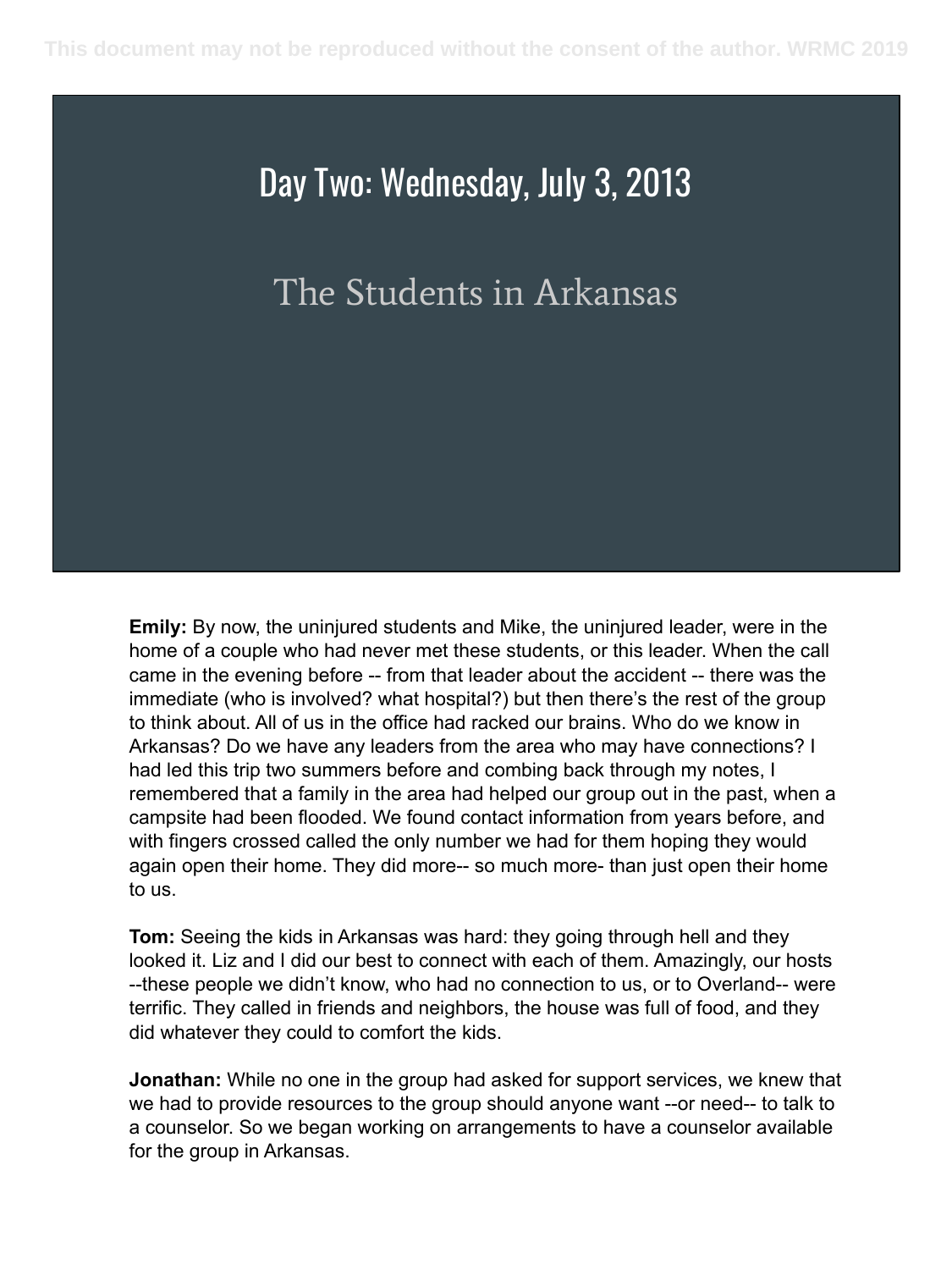#### The Question

**Alec:** One of the moving pieces at this point was what to do for the group of students in Arkansas who were able to continue riding. They were high school students who had planned all year, or for some of them, multiple years, to complete this ride across the country. They had trained and prepared for months. They were completely invested in it.

**Jonathan:** Internally, we discussed options. We could send additional staff to Arkansas and give the group the opportunity to complete the trip--we knew that some of the students would give anything to complete this ride. We also knew that if we canceled the trip, that some students might ask to join one of the other three groups biking cross country.

**Tom:** Liz and I were torn-- we hadn't slept in 36 hours: we were physically and emotionally shot. How were we supposed to make these decisions? I can recall talking to the office, hearing the guidance of Cathy Hansen-Stamp, and of Michael Fineman and his team. After hours of an excruciating back-and-forth, I called the kids together and told them: I was cancelling the trip. One of the boys, a brilliant kid, stared daggers at me. But he got it. I'd made my decision and it was final. The trip was over. This kid-- maybe he's sixteen at that point-- then calls the rest of kids together and tells them to get their bikes, they're going for one more ride. I watched them roll down this quiet, shady street in rural Arkansas. It was late in the day, the sun was low in the sky, and a soft-edged golden light lit them from behind. It was one of those beautiful moments in your life when you somehow see that as bad as everything was at that point, that somehow we'd get through this.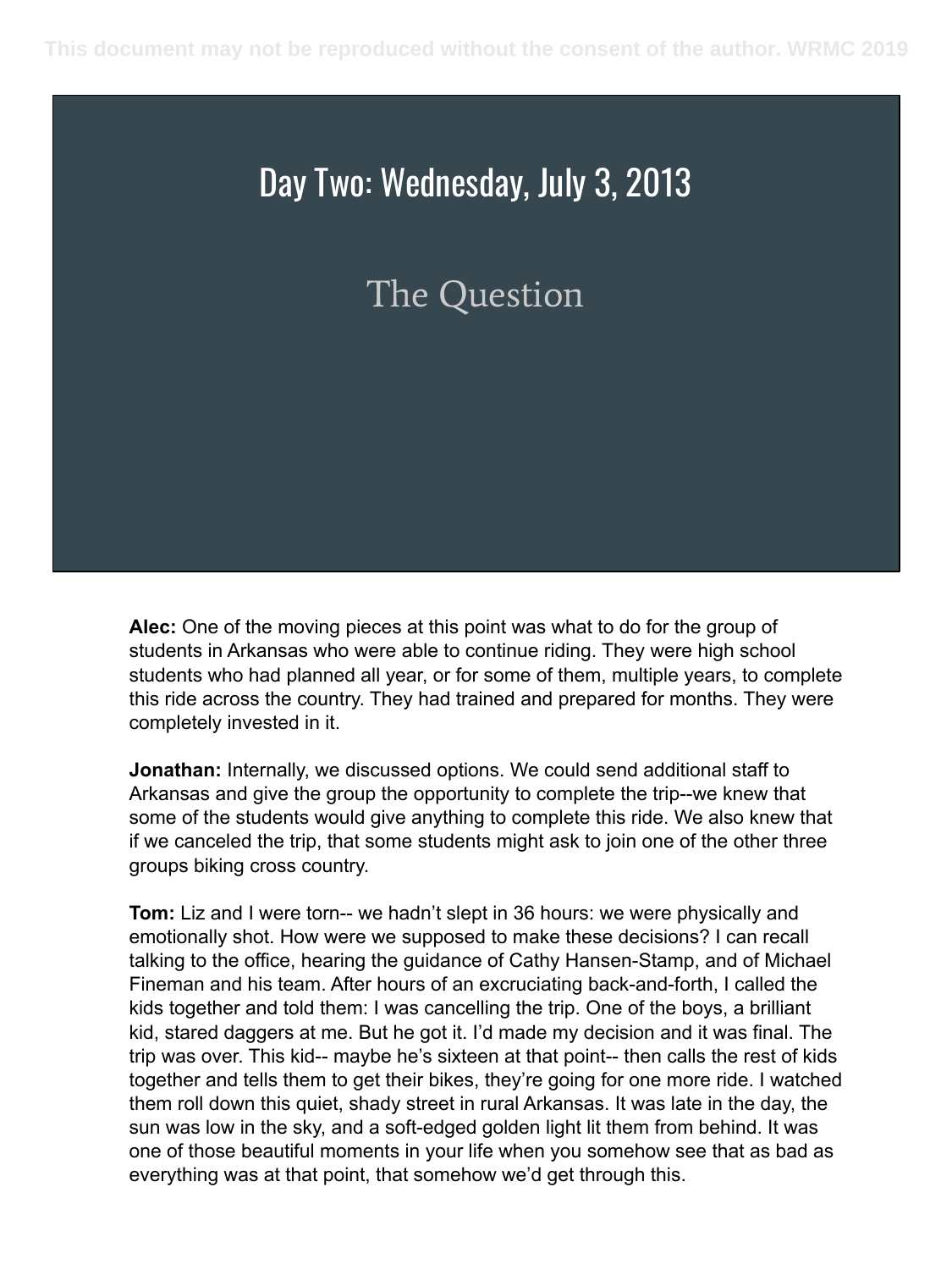#### Media & Families

**Jonathan:** The interviews with media continued over the course of the day. Tom and I spoke many times to discuss how these were going and how we were holding up. I urged Tom not to discuss how challenging it was to cancel the trip with the media. Just say that we made the decision in the interest of all involved. Be decisive. This was a complicated decision for us at Overland, but we don't need to go into that with the media.

**Alec:** In the office, we contacted parents of the group members about the decision to cancel the trip. These were difficult calls. Parents were upset, some were angry. They wanted to have a say in the decision. Some accused us of canceling the trip for PR reasons. They wanted to know how there would be closure on this. Some asked what we would do for this group. We had our talking points and tried to stick to them, but also needed to respond to questions and hear these parents express their disappointment and anger with Overland and the entire situation. We decided to tell parents that we were going to refund them their trip fee. Initially we said that we would offer a partial refund. We quickly realized that we needed to do more.

**Tom:** This was a painful mistake-- and it was all on me. Once I'd realized I'd made a mistake, we refunded all of the trip fees and bought all of the kids flights home. We were hemorrhaging money but I'd come to the realization that it didn't matter.

**Alec:** Meanwhile, the office staff was working hard to logistically support our decision to cancel the trip. By 9:30pm we had two staff members working directly with families on travel arrangements to get the kids home.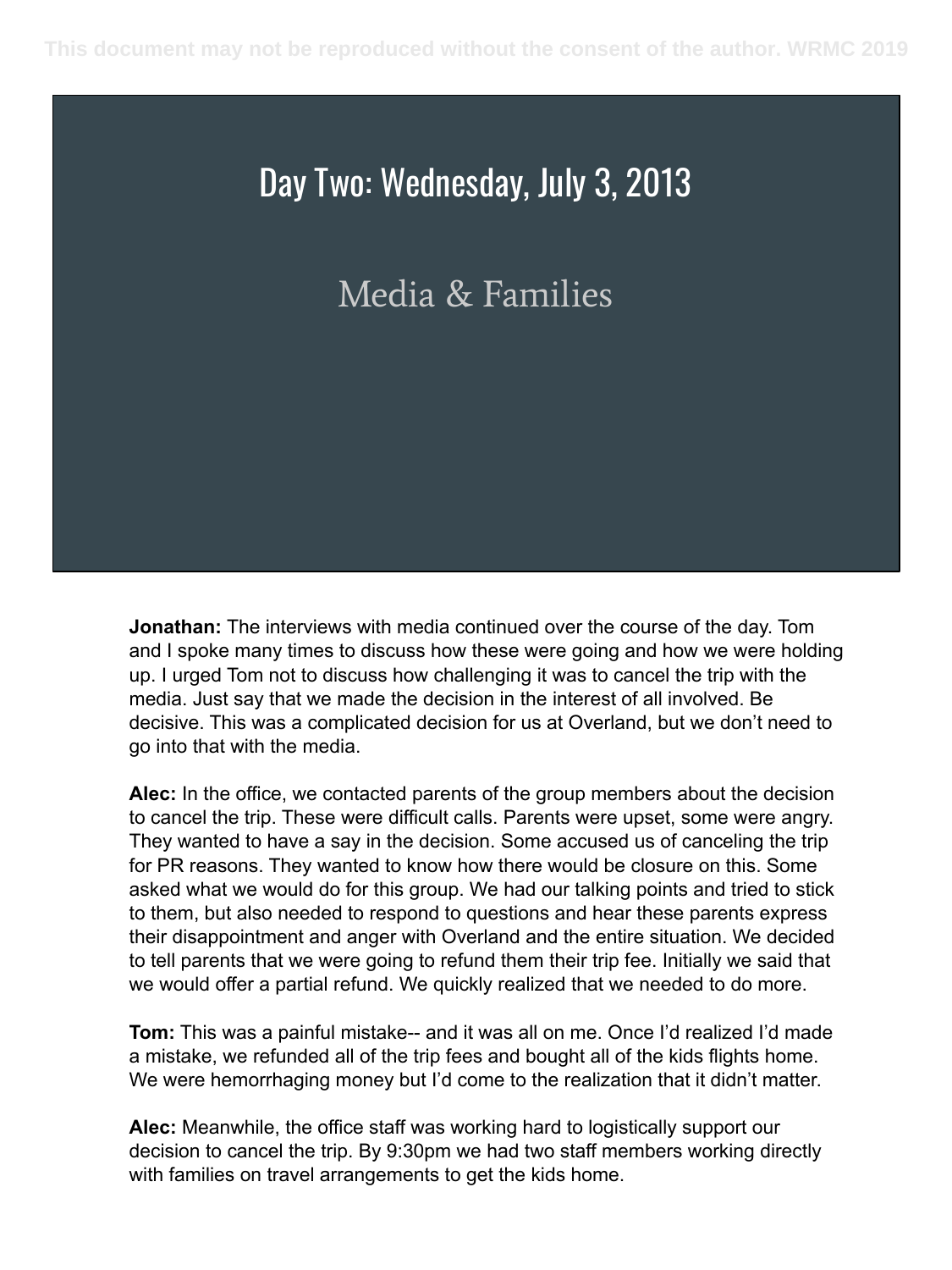**Emily:** I left the hospital after the surgery was completed to join the group. The house was small, and our students' gear was spread out everywhere. The hosts and neighbors were buzzing around, making sure everyone had enough food. Everyone was exhausted or in shock. The kids were being doted on and at that point, they didn't know me any more than they knew the hosts. My focus was on our leader who was there. Anyone who has led knows what that responsibility feels like - and although unwarranted, I couldn't even imagine what he must have been feeling. He was trying to keep busy, stay focused. After checking in with him as best I could, I went out back to where all of the bikes were spread across the yard. Bikes decorated with stickers, orange safety flags, some had tassels or animal horns. The bikes of teenagers who just 24 hours ago were happily pedaling their way across the country. But then there were a few bikes - steel and aluminum solid frames - that were badly mangled. I was glad no students were out there at that moment, because the last thing I wanted was for them to see me crying. We needed to ship all of those bikes to Williamstown - especially the ones involved in the accident. We had no idea if we would need them later. Would the insurance company need them? Would the prosecutor or an attorney need them? I went to work trying to find a way to box the bikes - all of the bikes - including all the damaged ones.

**Tom:** The local television station in Arkansas contacted our hosts and asked me for an interview. My first thought was "No way." I called the office, I called one of our attorneys. Everyone said do it. I'm thinking, easy for you to say. I went out into the back of the backyard and paced back and forth, asking myself questions out loud and then answering them out loud. Over and over, practicing, trying to get it so that I could keep it together, determined to keep the focus on the support everyone in Arkansas had shown us-- the first responders, our hosts, their friends and neighbors. I knew I wanted to end by asking for thoughts and prayers for Merritt and her family. I saw the TV crew pull into the driveway. They got set up. I walked over, said hi. They did their thing. I don't remember a bit of it.

**Jonathan:** I used a separate, quiet room in the office where I could close the door and focus completely on these interviews. No distractions. I had my talking points broken out into 4 sections based on what I expected the media would ask: what happened, what was our response, who were the leaders of this trip and what is Overland.

Having a 1 pager in front of me was helpful. Being in a quiet space was essential. Calling every reporter back at the designated time made it feel like we were partners in it. Alec and I felt like we were able to stay ahead of and on top of the communications and I was grateful for his work with me on this.

I was asked what we were going to do about the trip, would it continue? I remember saying, "Oh no. We're focused on getting all of these students home." It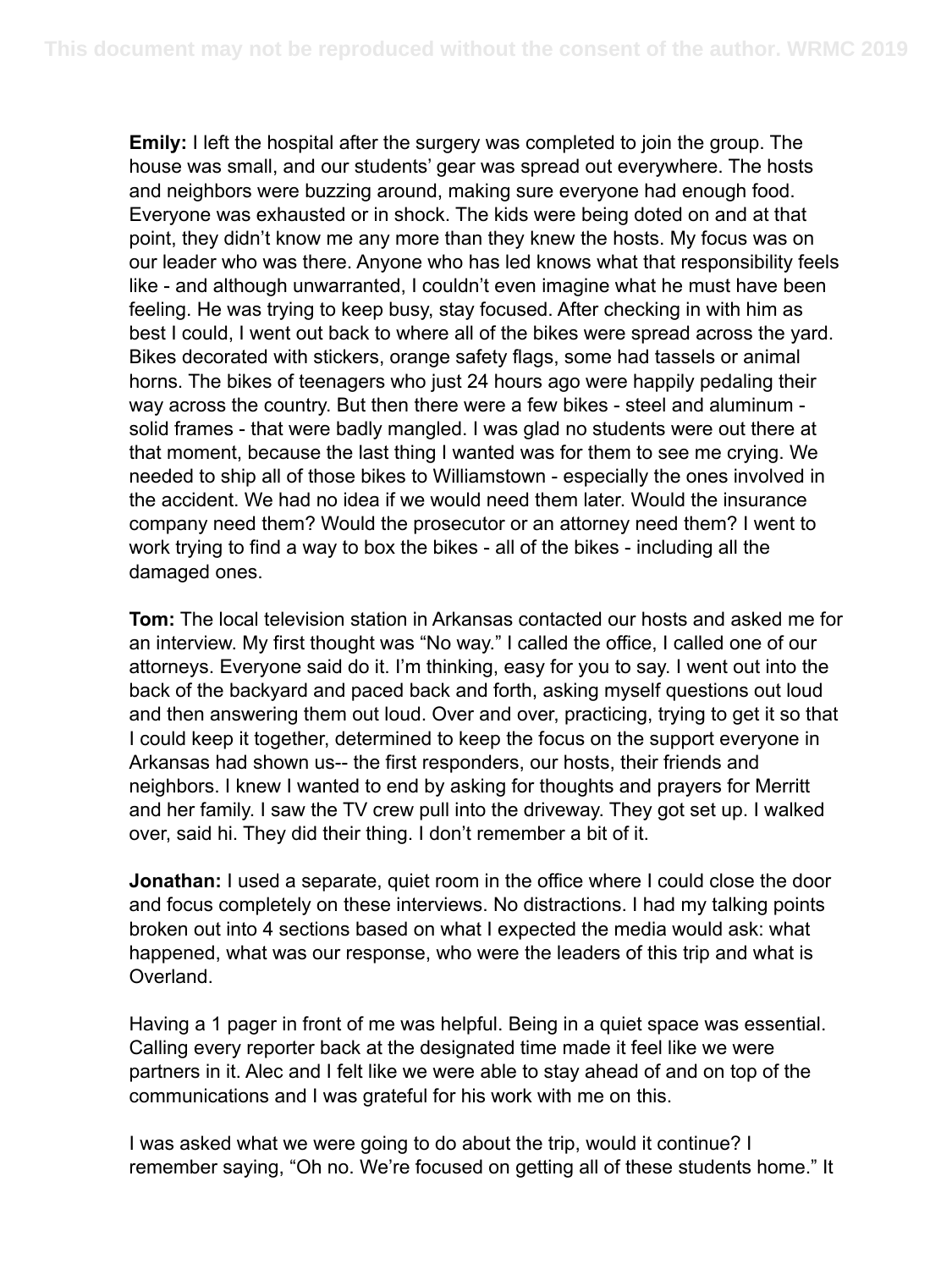was a perfect answer - reasonable and respectful of the situation. There was no follow up question or discussion about that decision.

On one of the late night or pre-dawn drives to or from the office I heard myself on NPR. It was a brief sound-bite, maybe 5 or 10 seconds of me talking about the incident, expressing concern and praising the local response. I remember thinking, "he sounds tired."

**Tom:** Late that night-- maybe 11:00 or so Arkansas time-- I'm on a lousy cell phone connection talking to a furious parent of one of the kids who's asleep on a couch in the next room.

**Jonathan:** Let me chime in here with some context. These phone calls were hard and what we realized immediately was that some of the parents could only see the situation from a narrow perspective. Some of the parents were focused only on their child's summer trip. They did not recognize that this was a much larger life event.

**Tom:** I can still hear the exchange in my head, I can still hear myself saying: "You don't get it. These kids need to be at home, they need to be hugged by you."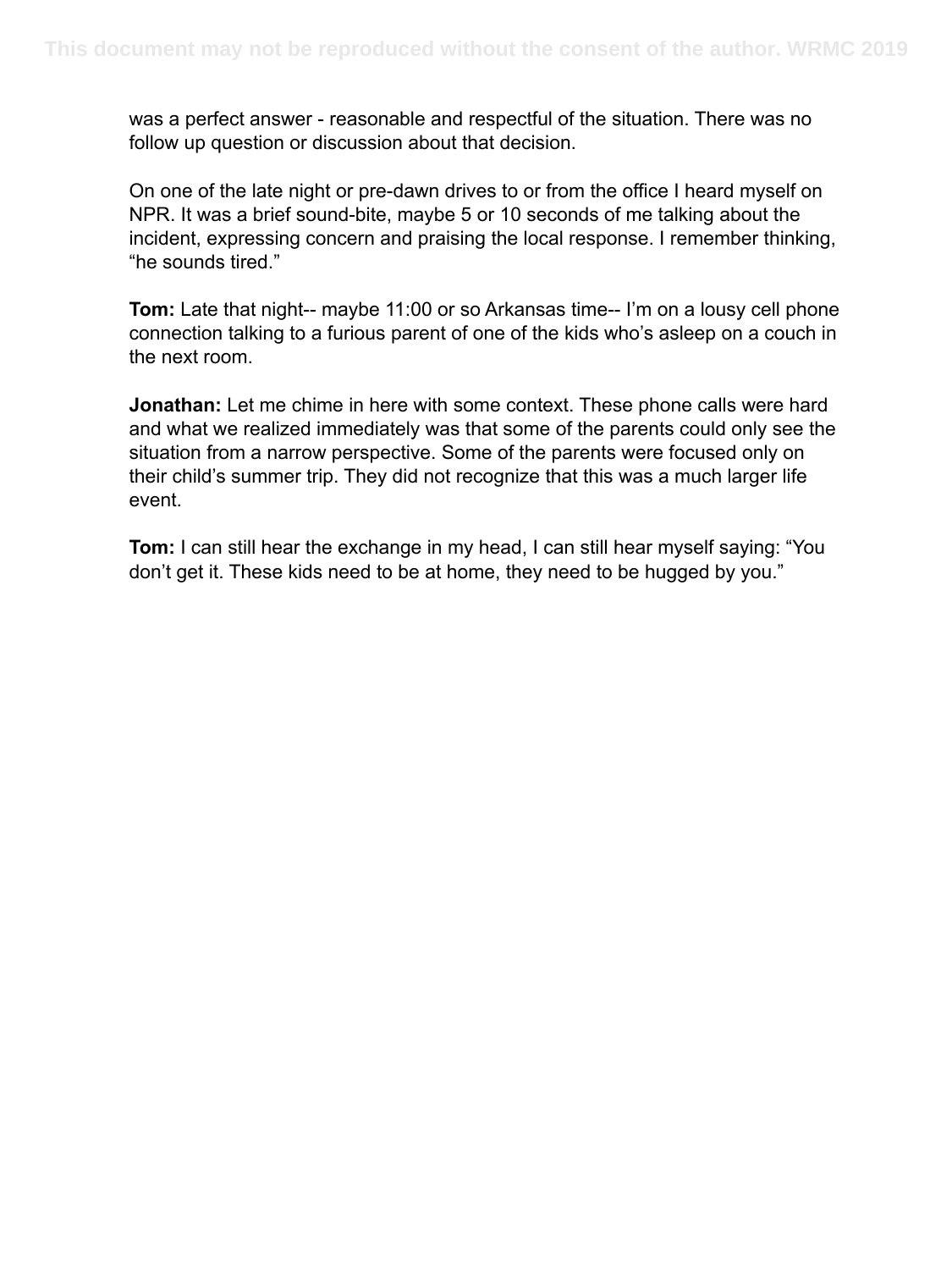#### Day Three: Thursday, July 4, 2013

### Telling the Group

**Tom:** The kids didn't know that Merritt was going to die. I knew I had to tell them. But I didn't want to. I tried to get some sleep. And then, sometime just past midnight-- I can't remember when-- Jonathan called.

**Jonathan:** We knew from Rich that Merritt was going to be taken off of life support. Rich had told Tom directly but the information was not public. We had a narrow window to do this. I called Tom knowing he had not slept in days. I told the person who answered the phone to wake him up. We had to talk. I waited on the phone. Eventually, Tom got on. He agreed with me, but we did not know how to approach this. We knew we could not contact Rich at midnight. Tom decided that he would call Rich at 6am the next morning.

**Tom:** In the morning, I called Rich and woke him up. I asked him. He said, yes, please, tell them, and tell them that if they want to say goodbye, to come to the hospital. Liz and I woke the kids up, brought them together, and told them. It was awful.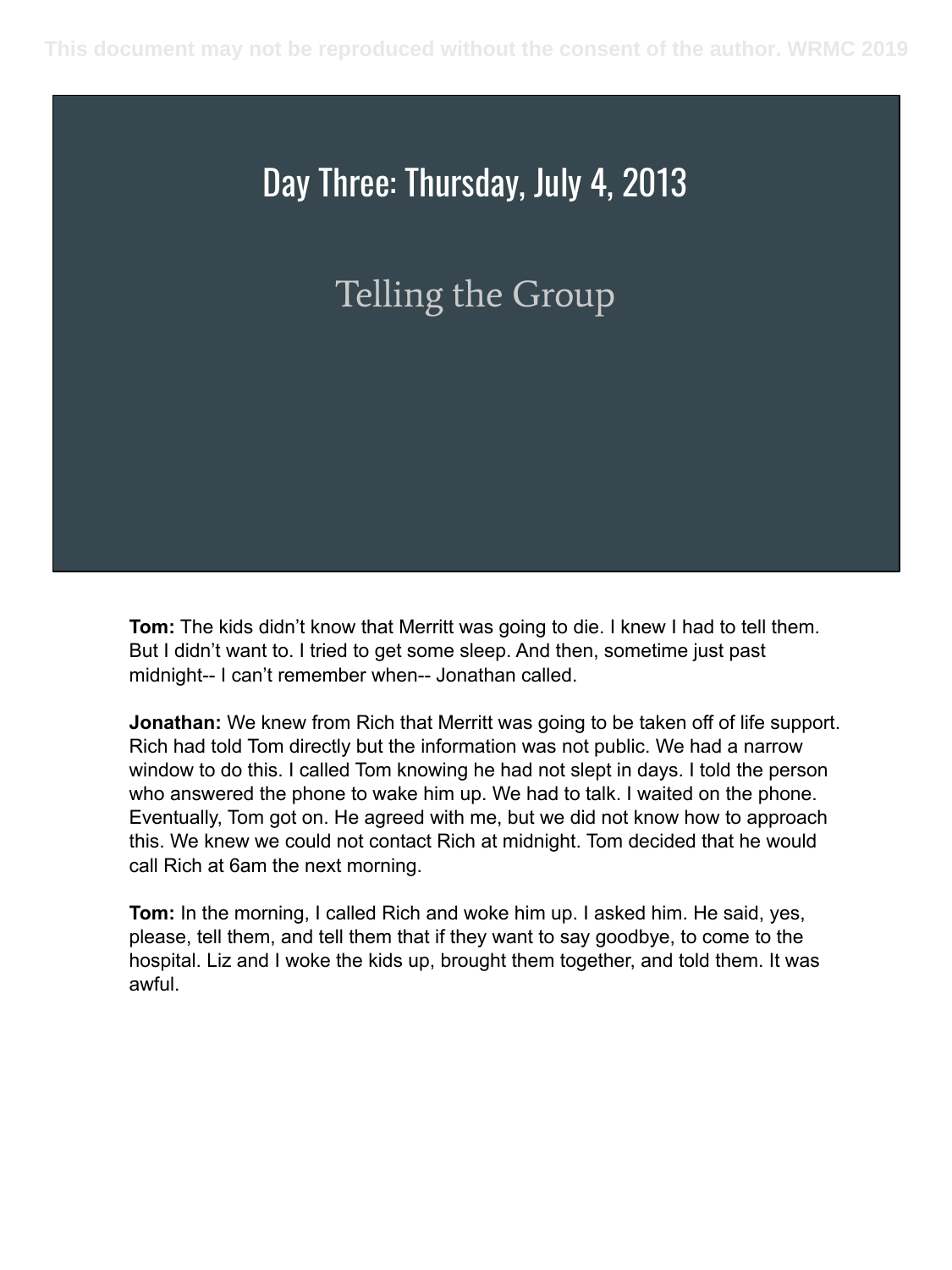#### Day Three: Thursday, July 4, 2013

#### Saying Goodbye

**Tom:** When we told the kids that Merritt was going to die, we gave them the option of going to the hospital in Memphis to say goodbye to her. Some said yes, others said no.

**Alec:** In the office, we had a few staff members organizing later flights for the students who wanted to say goodbye to Merritt. Our Arkansas hosts organized transportation in a 15-passenger church van. We had a grief counselor waiting at that hospital in Memphis.

**Tom:** The van pulled up in front of the hospital. It was downtown Memphis, a trauma center, sirens blaring, a chopper landing on the roof, bits of litter swirling on the ground, people and trucks and cars everywhere. I can't remember how many kids were with us --maybe three or so-- and Mike Bienkowski, the uninjured trip leader. Mike's a thoughtful, gentle guy, and he'd done a great job. He's tall and lanky, maybe 6'3" with a tangle of short blond hair. He'd cleaned up the best he could, but he was shot. We all were. As we neared the door, a woman approached us from the left, she was heading for the door, too. She was tiny-- maybe 5'3", a hundred pounds at most, blond. I didn't recognize her. But Mike did. He'd met her at the trip start when she'd dropped off Merritt. This was Anna Levitan. But I didn't know that. She walked by me, stepped in front of Mike, and pulled him down into a hug and kissed him and said, **"This is not your fault."**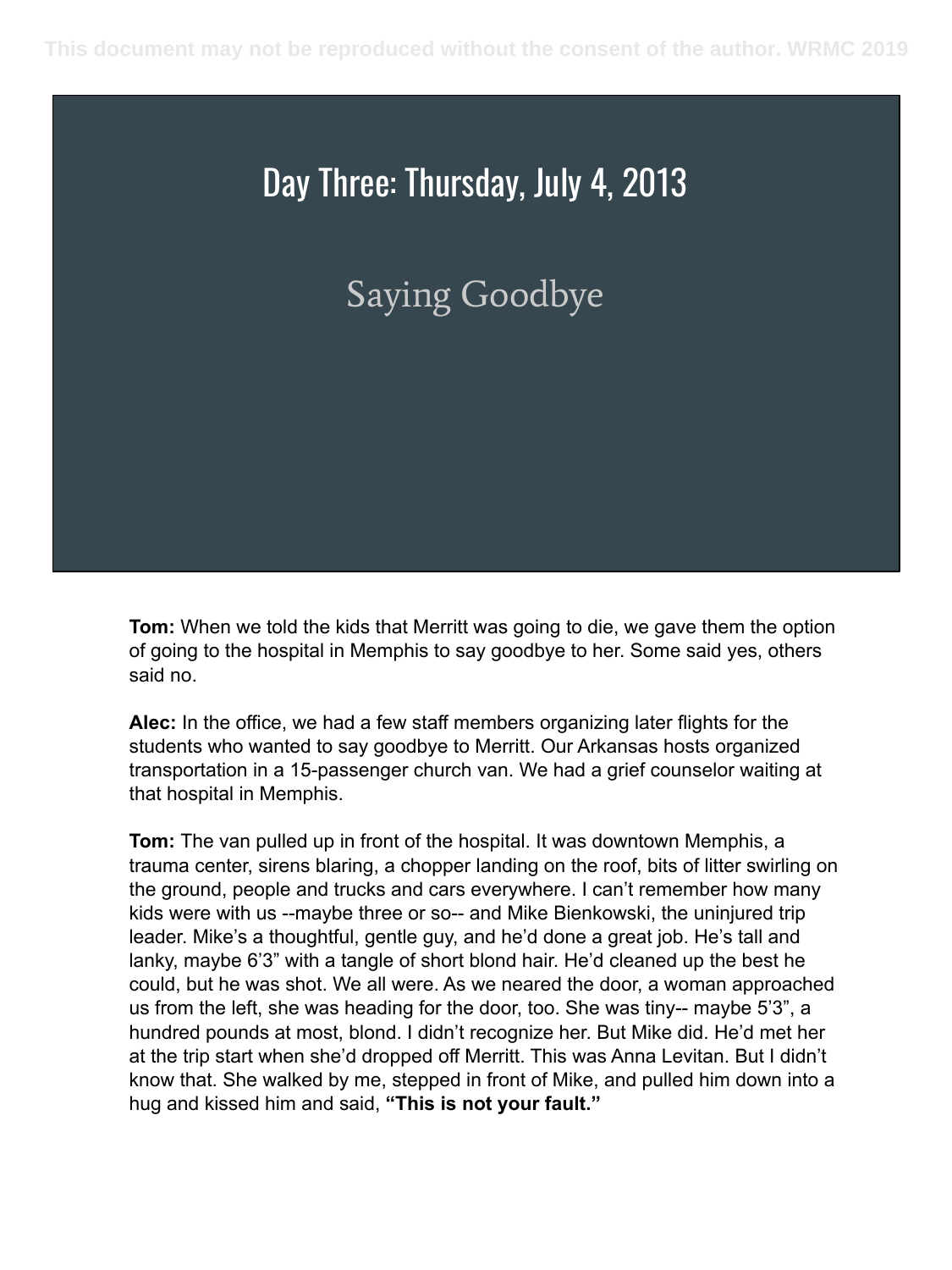

**Emily:** At this time we're happy to take any questions you have specifically about the narrative.

and then, after a few minutes:

**Emily:** Thank you for those questions. Let's move on.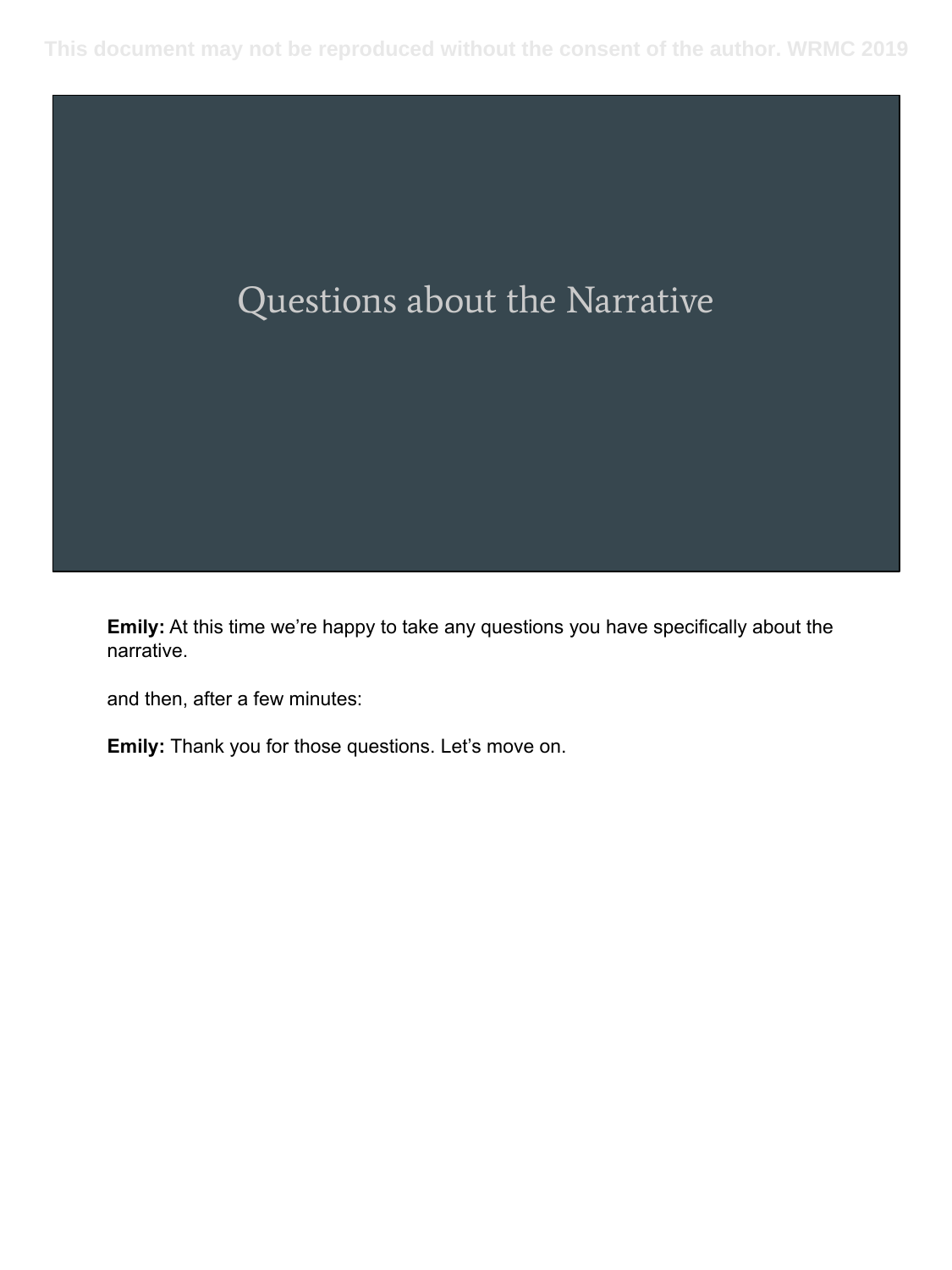#### Communications

**Emily:** We're going to present three slides that show the arc of our public communications.

**Jonathan:** The first is the message we put up on our website at 11:30 pm on July 2, 6 hours after the incident, the second came about 12 hours later on July 3, and the third was posted on July 4th.

**Tom:** You can clearly see the improvement. The first is a sterile press release, the second has some warmth--note the use of pronouns (**We** want to keep **you**  updated…), and the third comes directly from Liz and me.

(Next Slide, give time for the audience to read)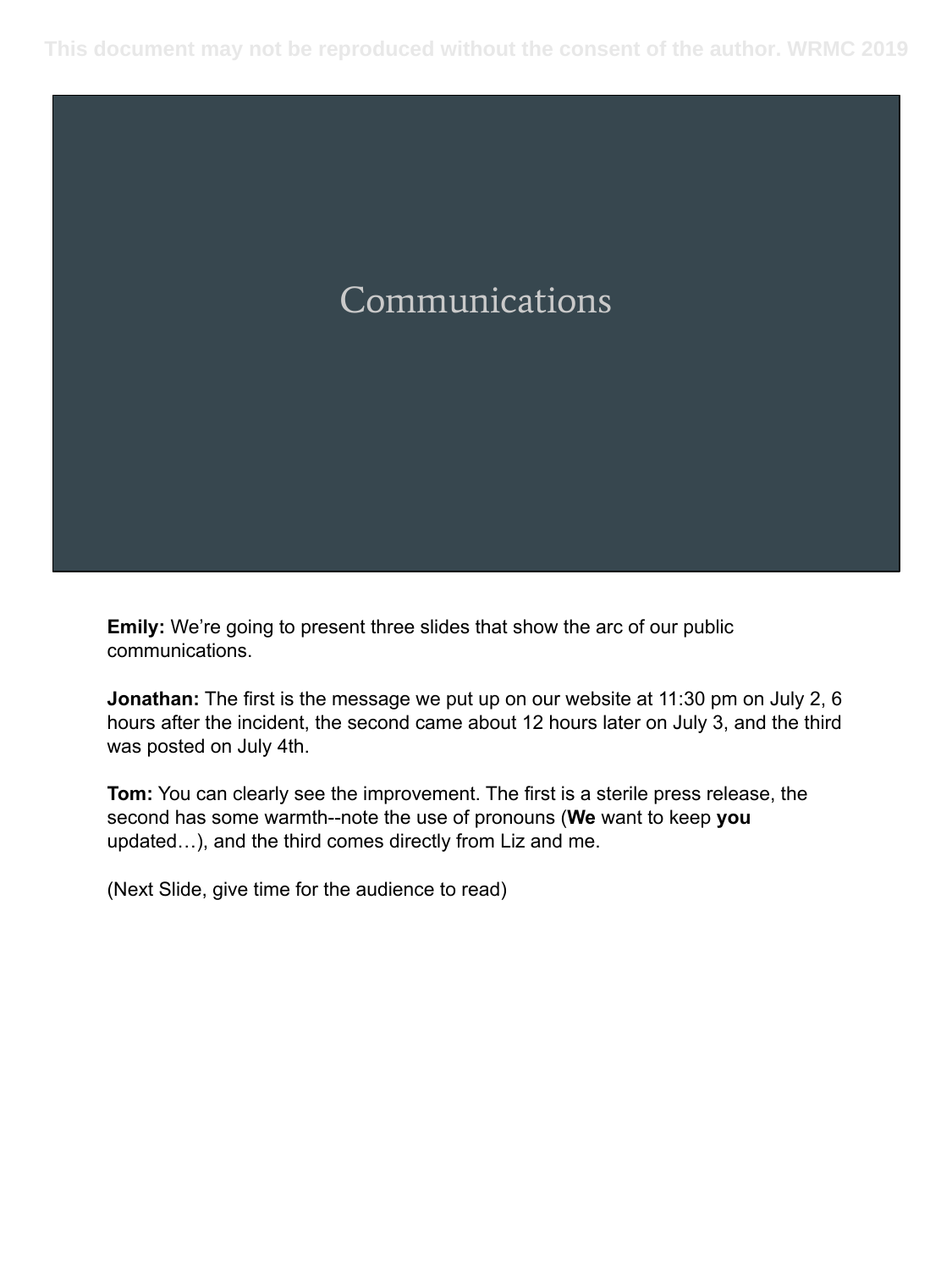#### Initial Statement

Newport, Arkansas - On July 2, 2013 seven individuals on an Overland bicycle touring program were injured when a car traveling on route 17 struck the group. Police and paramedics responded to the scene. Three of the individuals were airlifted from the scene, including one individual who is in critical condition. The remaining four individuals were transported by ambulance and were being treated at local hospitals. Of these four individuals, two have been released. At this time, we at Overland would like to express our deepest concern for those injured and our gratitude to the emergency response teams.

**Jonathan:** When we posted this statement, we thought it was good. And it wasn't terrible. But it could have been clearer and, more importantly, it could have been much warmer and more human.

Bruce Palmer gave us the following feedback: "The statement on home page looks good, but it is a bit **confusing**

- Who is is in the hospital and who is released?
- Have all **affected families been contacted**?
- When will you have **staff available to take incoming calls**?

The next morning, July 3, we posted an update at 11am. (Next Slide)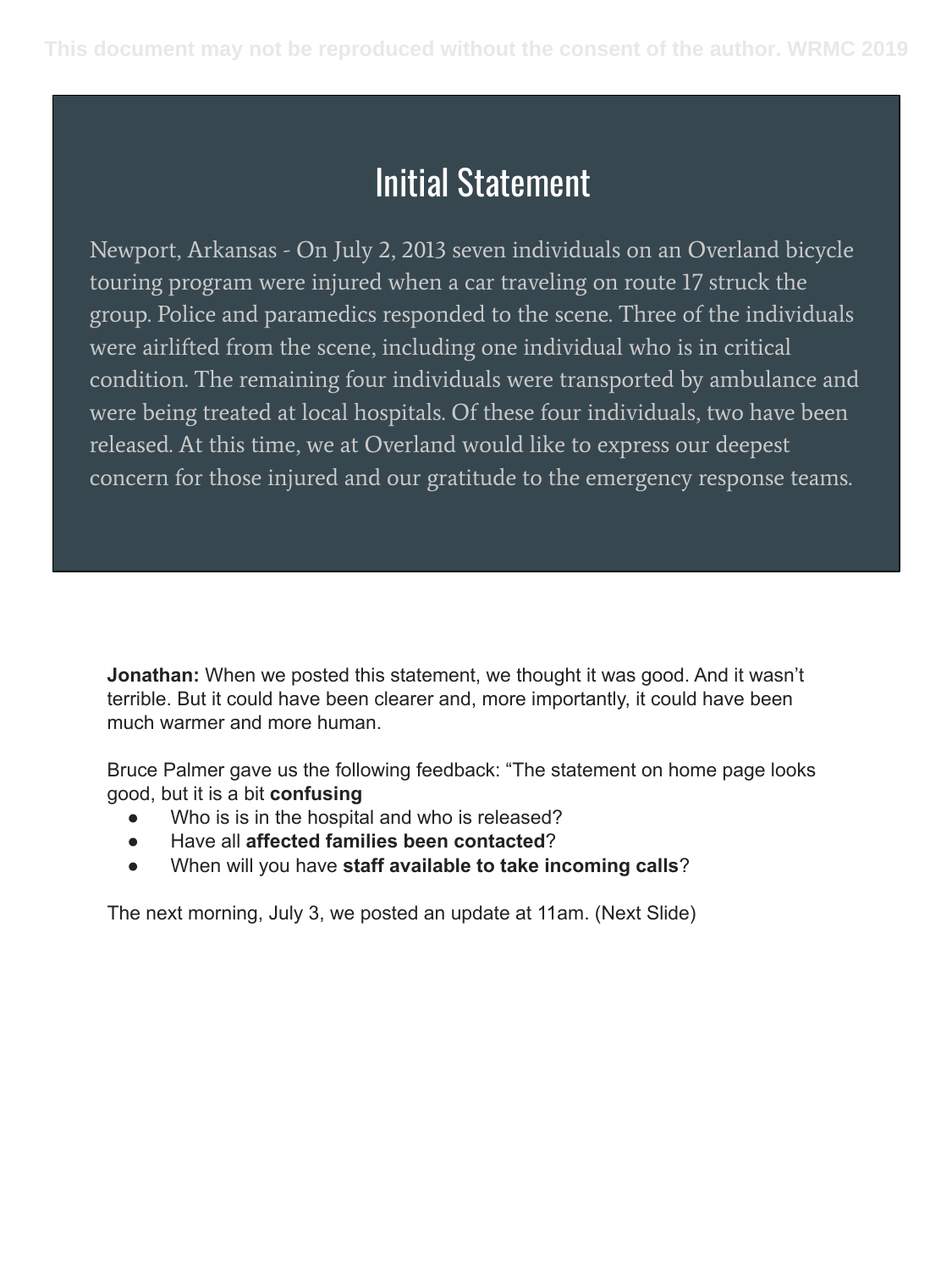#### 11am Update

We want to keep you updated on the incident that has affected one of our cross-country bicycle programs. Five individuals remain hospitalized, one in critical condition. The families of participants affected by this incident have been notified directly by our office. Overland's Founders and Directors, Tom and Liz Costley, as well as two additional Overland staff members are on the ground in the area with participants and their family members. We continue to express our deepest concern for those injured and for their families, and reiterate our gratitude to responding emergency personnel, including responding law enforcement personnel…

(Give time for audience to read.)

**Alec:** This is much better. It's clearer and more concise. There's better information, and it has a warmer and more personal tone (specifically using Tom and Liz's names).

**Jonathan:** On July 4th, after the group had said goodbye to Merritt and were on their way home, we were prepared to post the next update. One of the concepts we kept in mind was something I learned from Will Marling who was the Executive Director of the National Organization for Victim Assistance. He spoke with us on the phone and I later attended his seminar here at the WRMC. Will helped us understand the grieving process that students and families would experience and guided our plans and communications with the families in the months following the incident. One piece of advice I always keep in mind is that when communicating about an incident, always keep the victims at the center of your thoughts on how to proceed, what to say, and when to say it.

And that's just what we did on July 4th.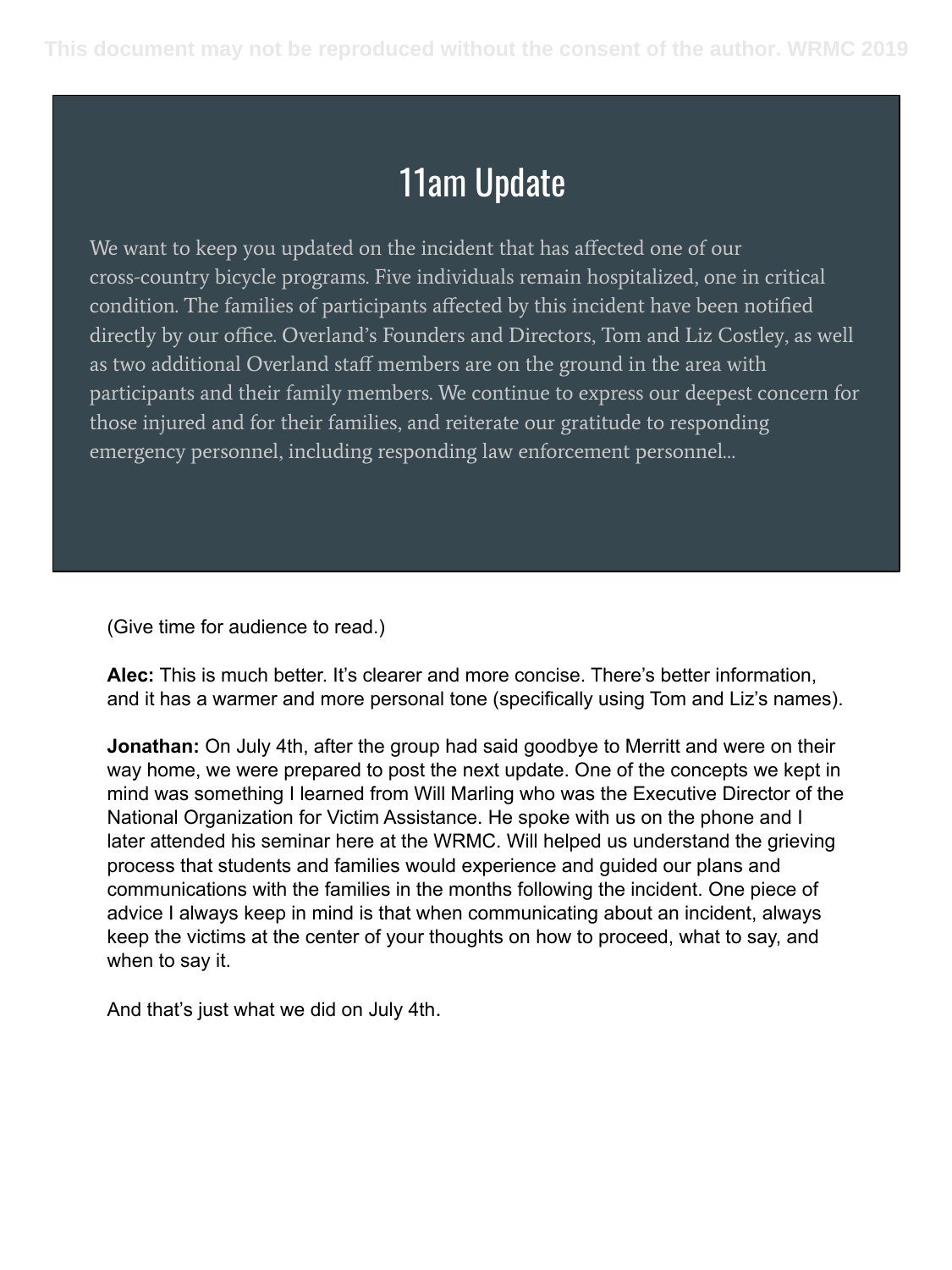#### July 4, 2013

This morning we received confirmation that Merritt Levitan of Milton, Massachusetts, died as a result of injuries sustained in a terrible incident that occurred outside of McCrory, Arkansas, while participating in an Overland bicycle touring program. Liz and I, and the entire Overland community, are heartsick by this tragic loss. We extend our deepest condolences to Merritt's family, friends and loved ones.

Sincerely,

Tom & Liz Costley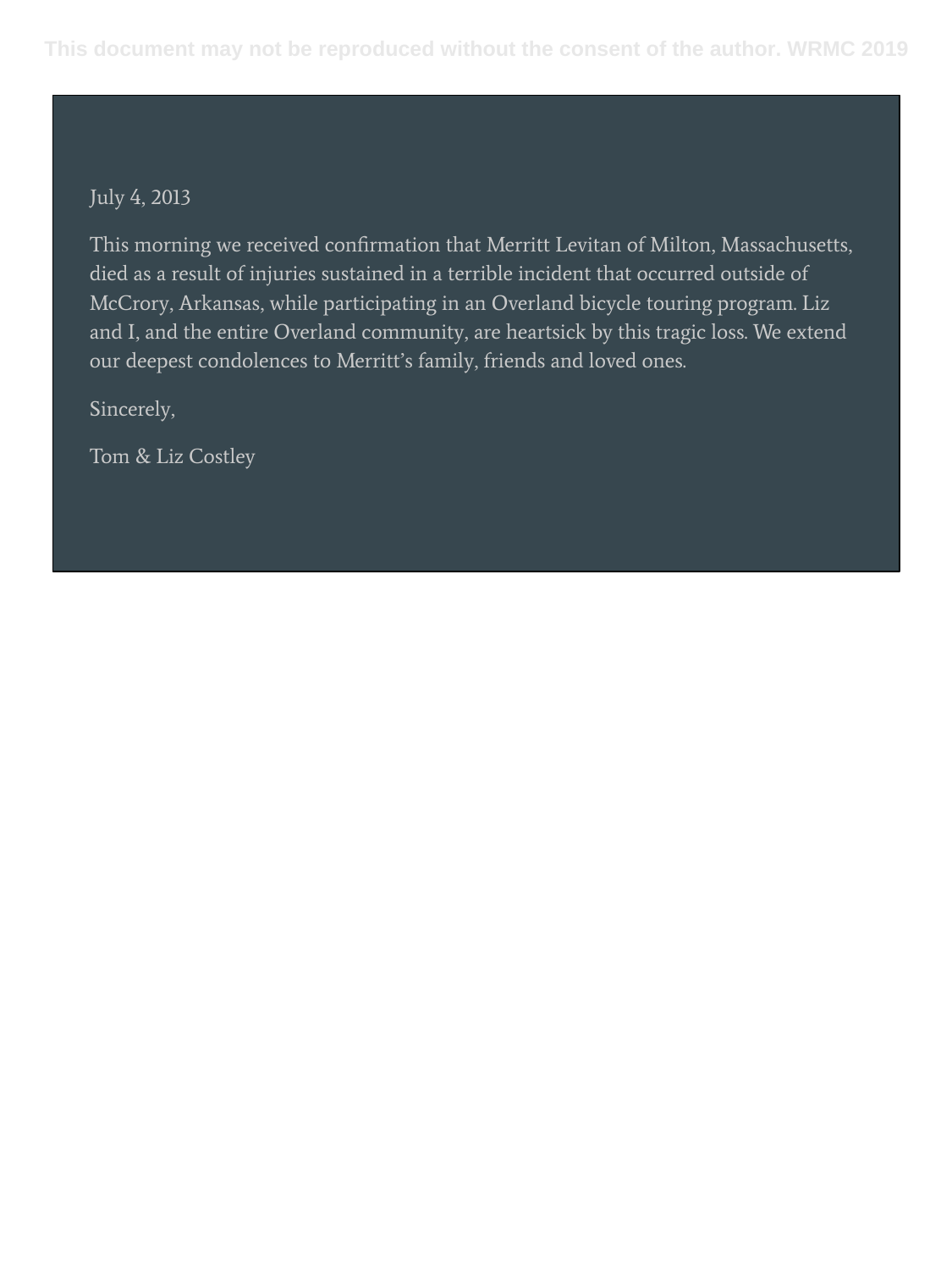### The Immediate Aftermath

**Tom:** On Thursday, July 4th, we left Memphis. We put the students on flights home, organized a plane for Rich and Anna, and dragged ourselves to the airport.

**Jonathan:** Over the course of that day, work continued in Williamstown. By this point, we had confidence in ourselves and in how we were handling things. We'd distilled our guiding principles into three words: OPEN, HONEST, DIRECT. We treated every phone call--with families or the media-- with care, and grounded what we said in these principals. With our leaders, too, we sought to be open, honest, and direct. We wanted to support them-- as people we cared about, and as trip leaders who we were counting on. Most of our leaders found support in their co-leaders and friends and many called the office to check in on *how we were doing.*

**Alec:** The team in Williamstown spent a lot of time on the phone with leaders, supporting them, and guiding them as they struggled with how-- and, in many cases, if-- they should have a discussion about the incident with their groups. Many leaders, especially those with younger students, did not talk about it with their groups. Some leaders realized that students might hear about this in a letter from home or from a friend.

**Jonathan:** We organized a counselor to be on hand in Williamstown, and brought in folks from our community who wanted to help. They did simple things like making beds for the leaders, providing food, helping with routine tasks. We counseled leaders, especially those on the bike trips. There was also an outpouring of support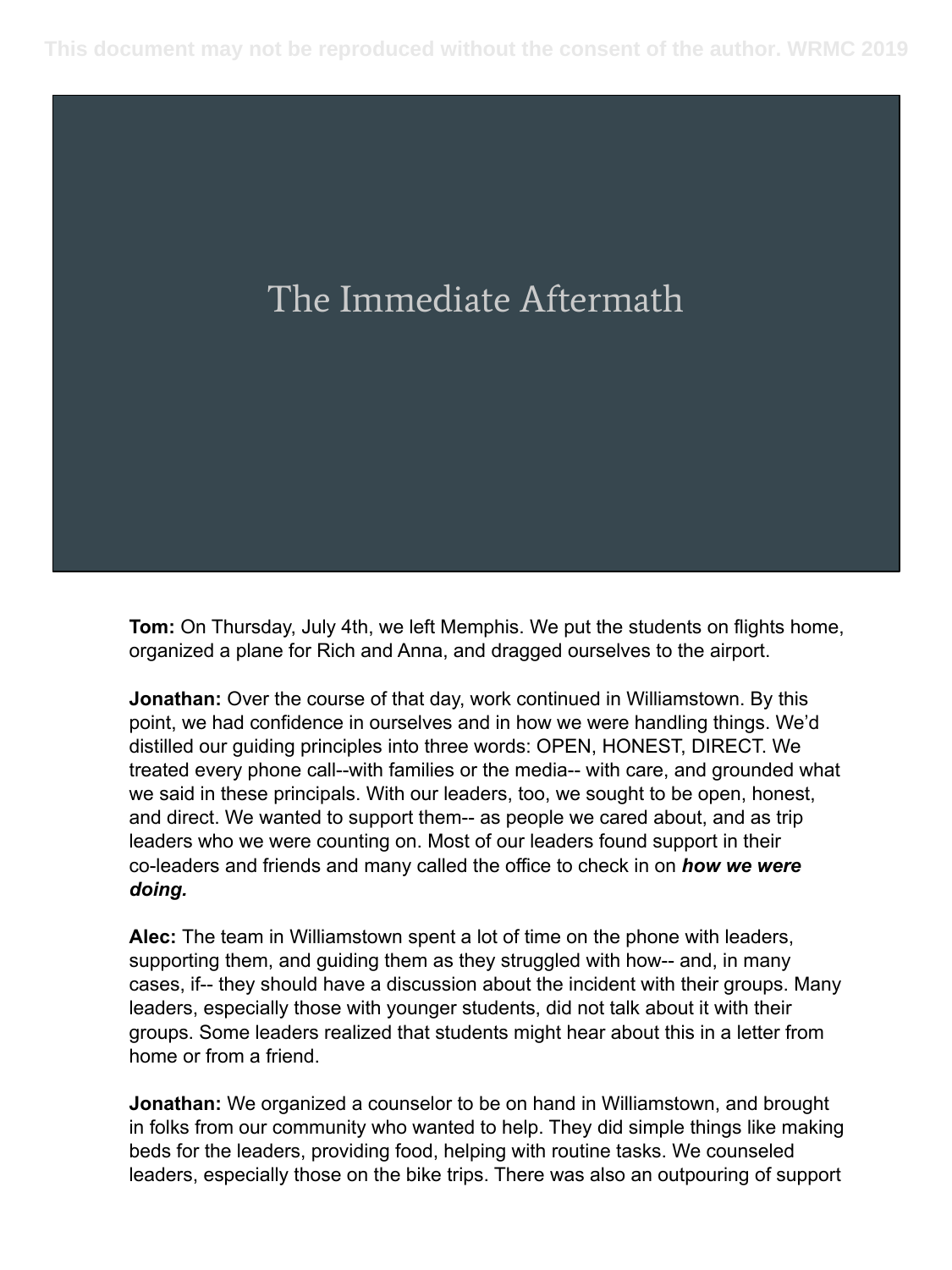from families of Overland students and leaders, past and present.

**Alec:** We had another group biking the same route and they were scheduled to ride past the scene of the incident on July 5th. I worked with another staff member to vet and research a reroute for that group.

**Jonathan:** We continued to post updated information on how students who were in the hospital were doing, and we included a link to Merritt's obituary.

**Emily:** Throughout all of this, the team in Williamstown continued to oversee the trips for the 900 students who were in the field, and they prepared for the trips that would start on Sunday, July 7.

**Tom:** We made the decision to allow any family who wanted to withdraw from a trip to do so and receive a full refund. The team spoke to many families that weekend: you can imagine the quandary these families faced: they-- like us-- were scared. But as a parent what can you do? How do you balance the many, contradictory, and competing forces and feelings at a time like this?

**Alec:** I spoke to countless parents with students about to depart on trips. I always kept our guiding principles in mind: be open, honest, and direct; stick to the facts; and take pride in the team and the actions, policies, and procedures we have in place as an organization to manage risk.

**Jonathan:** In the end, only two students withdrew. That's it.

**Emily:** Sunday arrived. While most students fly to their trips, families in New England, New York, and New Jersey with students on trips that start in Williamstown drop off. On arrival in Williamstown, they sign in at a large welcome tent, and meet their leaders. I have always loved trip start --it's high energy and festive-- but this time, I was terrified. I thought I might start crying or that I might say something wrong. But I knew I had to go to trip start.

**Jonathan:** Our leaders were incredible. We spoke with them as a team and discussed how they might respond if parents or students brought up the incident. We had a counselor available all weekend, but leaders relied on each other and friends and family from home for support more than anything. Leaders had to be prepared to talk about the incident if it came up, but we assumed that in most groups it would not come up and that ended up being the case.

**Tom:** Obviously, this was a trip start like no other. A grandmother, tears in her eyes, hugged me. A mom did the same. Somehow, we all got through it.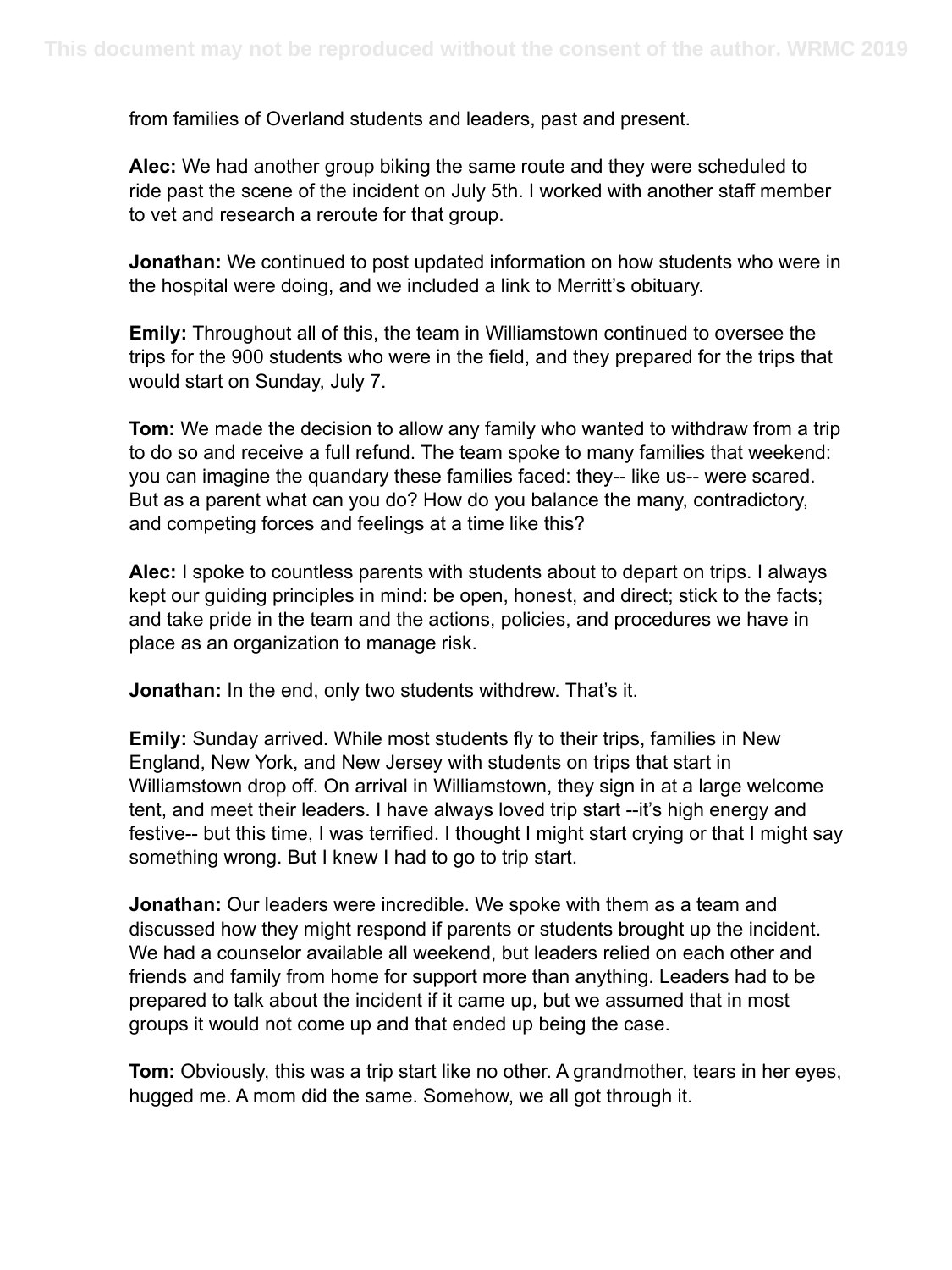## The Year Ahead

**Emily:** I spent a few weeks after the summer wrapped up on a bike trip, with other Overland people, friends. Being out there reminded me of how impactful bike touring can be - to be outside, under your own power, with friends, seeing new places. I returned to the office in September rejuvenated and reminded of why these trips are so important - why we do what we do at Overland. Looking back now on that year after the incident, I realize that we could have done more to support our year round team, both in the summer and in the months after. We were understandably so focused on the families and students. I think we could have done more to take care of our own team.

**Alec:** Every January we travel around the country and talk to parents and students about Overland. I knew we were going to be standing in rooms full of families, talking about the incident. I'd been used to answering the questions of *"are your trips safe?" and "has there ever been a fatality on your programs"?* a certain way. I dreaded the first presentation and those questions. That fall we spent a lot of time -- as we always do-- thinking and talking about the summer. So, when those questions came, we felt ready. While these questions were challenging, {I took a lot of confidence from the culture and practices we'd had in place for years}, how we had responded, and how we always worked as a team.

**Jonathan:** Everyone who was involved with Overland in the summer of 2013 shares a bond. Our office staff that summer worked more closely than I have ever experienced, and our leaders in the field rose to the challenge of staying focused on their students while all of this was going on. Parents of our students all knew the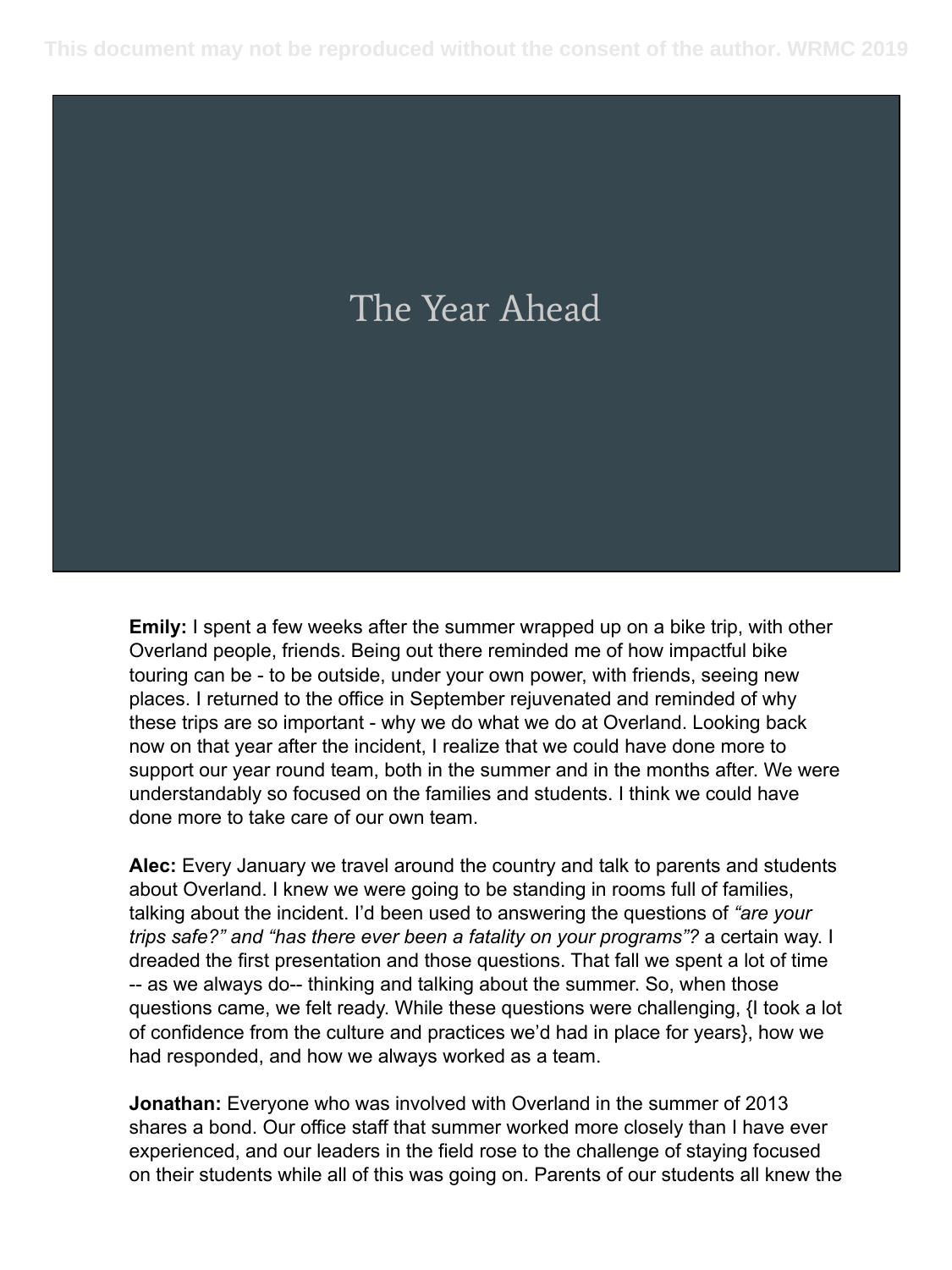story. Most people seemed to feel more connected to Overland and our staff as a result of how we handled the incident. Despite the media attention, there were still parents who had no idea this had happened and would ask over the phone or in person at an Overland gathering: "So what's the worst injury you've ever had?" Responding to those questions called for the honesty and openness that we'd always relied on in communications, but also the ability to summarize a tremendously emotional situation.

**Tom:** For me, the year ahead was actually the **years** ahead, as it took two years to wrap up what happened in July of 2013. There was the long but essentially linear process of helping the affected families file insurance claims. Beyond that, I stayed in close contact with our Massachusetts attorney as two processes unfolded: (1) the legal process in Arkansas, and (2) the insurance claim against the driver of the car. The legal process changed course when Rich and Anna asked the prosecutor to arrange for the driver and his father to come to Boston to meet with them. In Trinity Church on Copley Square in the heart of Boston, Rich and Anna sat with the driver and his father. I don't know what they discussed but I do know that at the end of the meeting they forgave him. The prosecutor then complied with Rich and Anna's request that a judge not sentence the driver to jail time, but instead, that the driver do a year of community service, visiting schools in Arkansas to talk about distracted driving. The insurance claim against the driver was more complex and nerve-wracking. It ended with agreement by all of the attorneys that the payout from the driver's relatively small policy should flow almost entirely to the Levitans.

More importantly, the years ahead for Liz and me would see the steady building of a deep bond with Rich and Anna. They had suffered so much more than us, but still, they knew we had suffered too.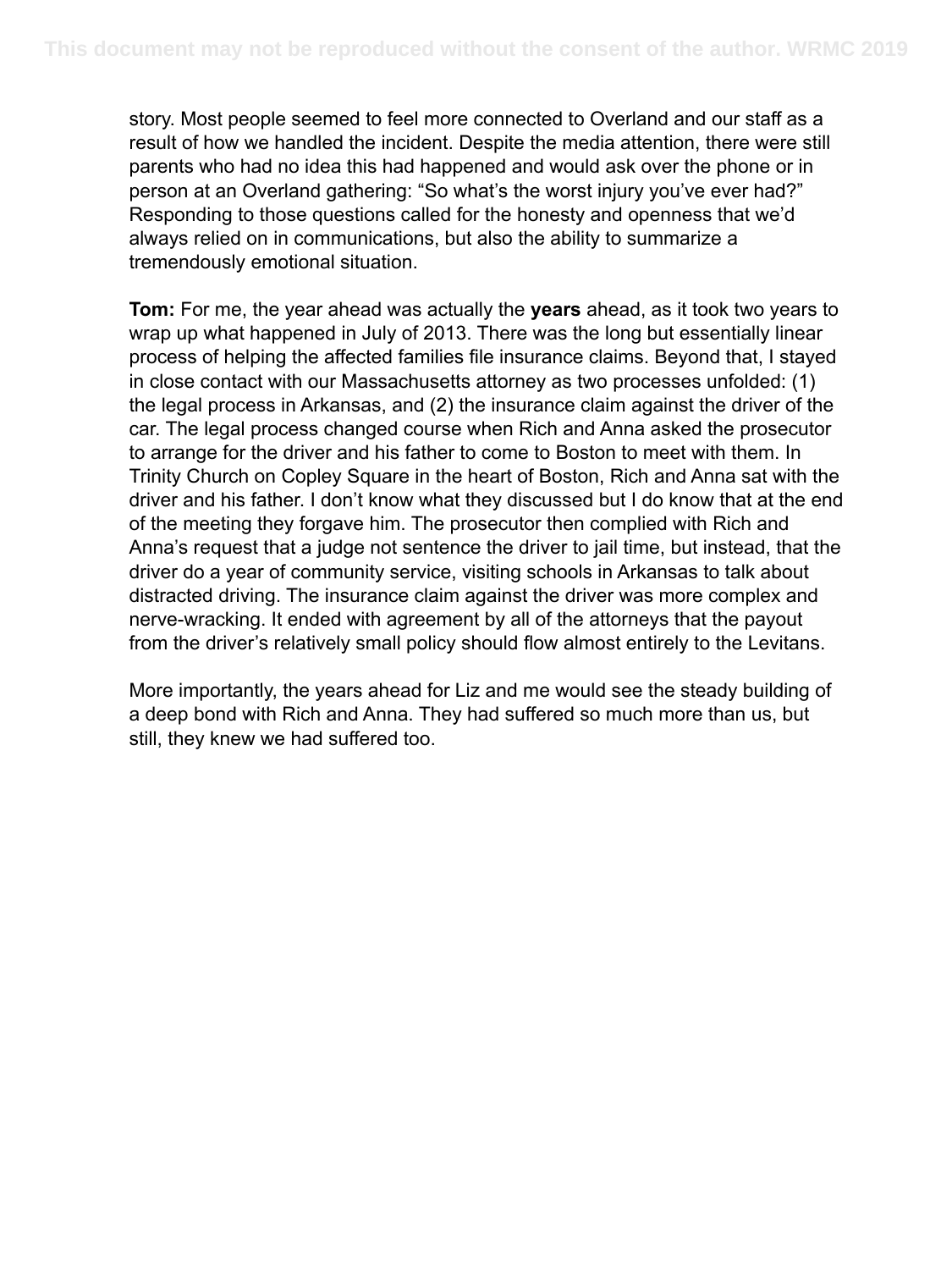

**Alec:** Make a plan. Do this before your season starts. And be prepared to change your plan as an incident unfolds.

**Jonathan:** Ask for help. And then filter the advice to sort out what will work for you.

**Emily:** Face challenges head on. As hard as this is, you can do it.

**Tom:** I have two takeaways— one looking outward, the other looking inward. Looking outward, be open, honest, and direct with everyone. Looking inward, you have to forgive yourself, and you have to be able to let others forgive you.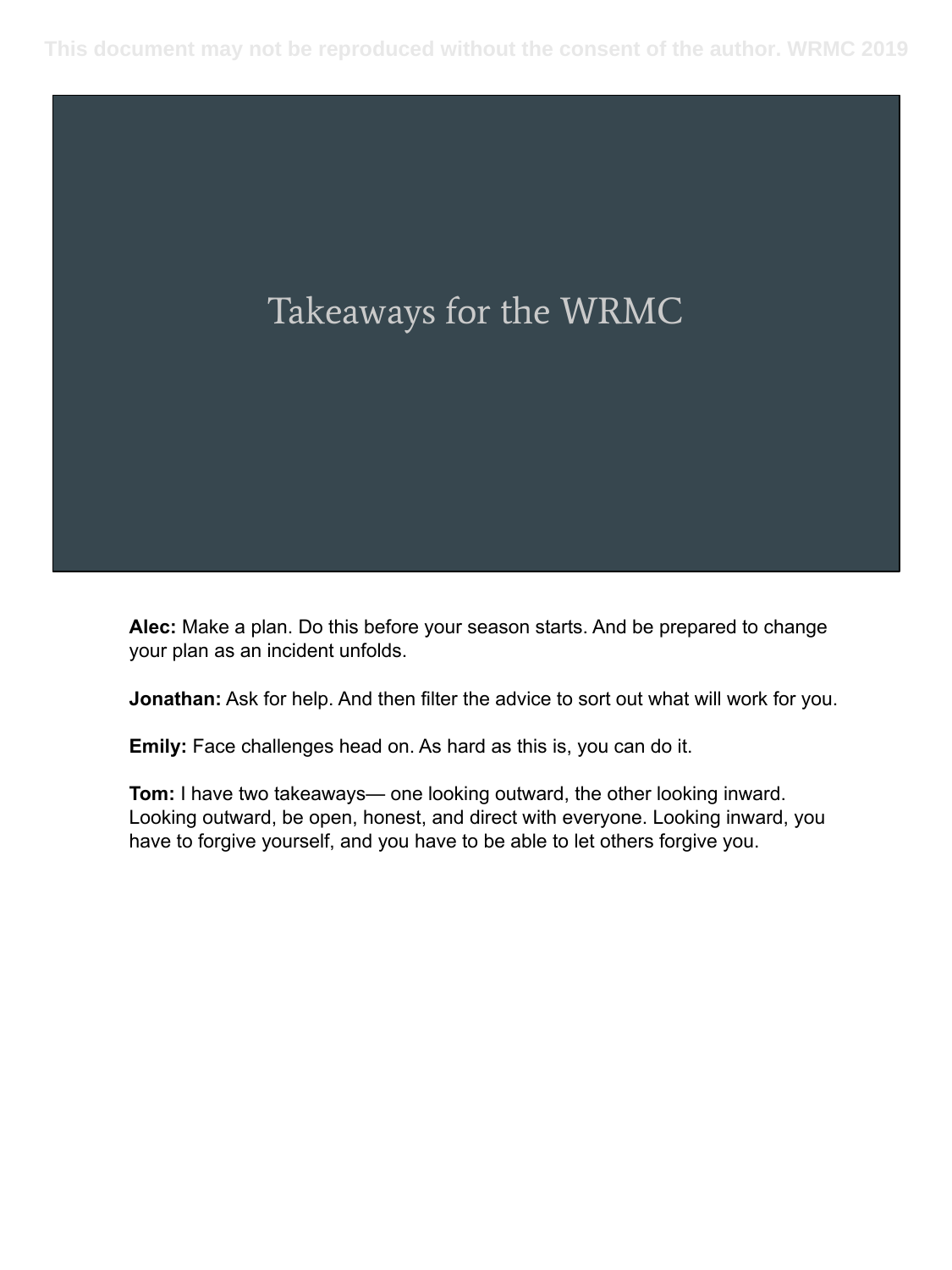

**Alec:** We're happy to answer any questions you have.

[after 10-15 minutes]

**Alec:** Thank you for your questions, and for joining us today. We hope that what we've shared has been helpful. We'll wrap up now.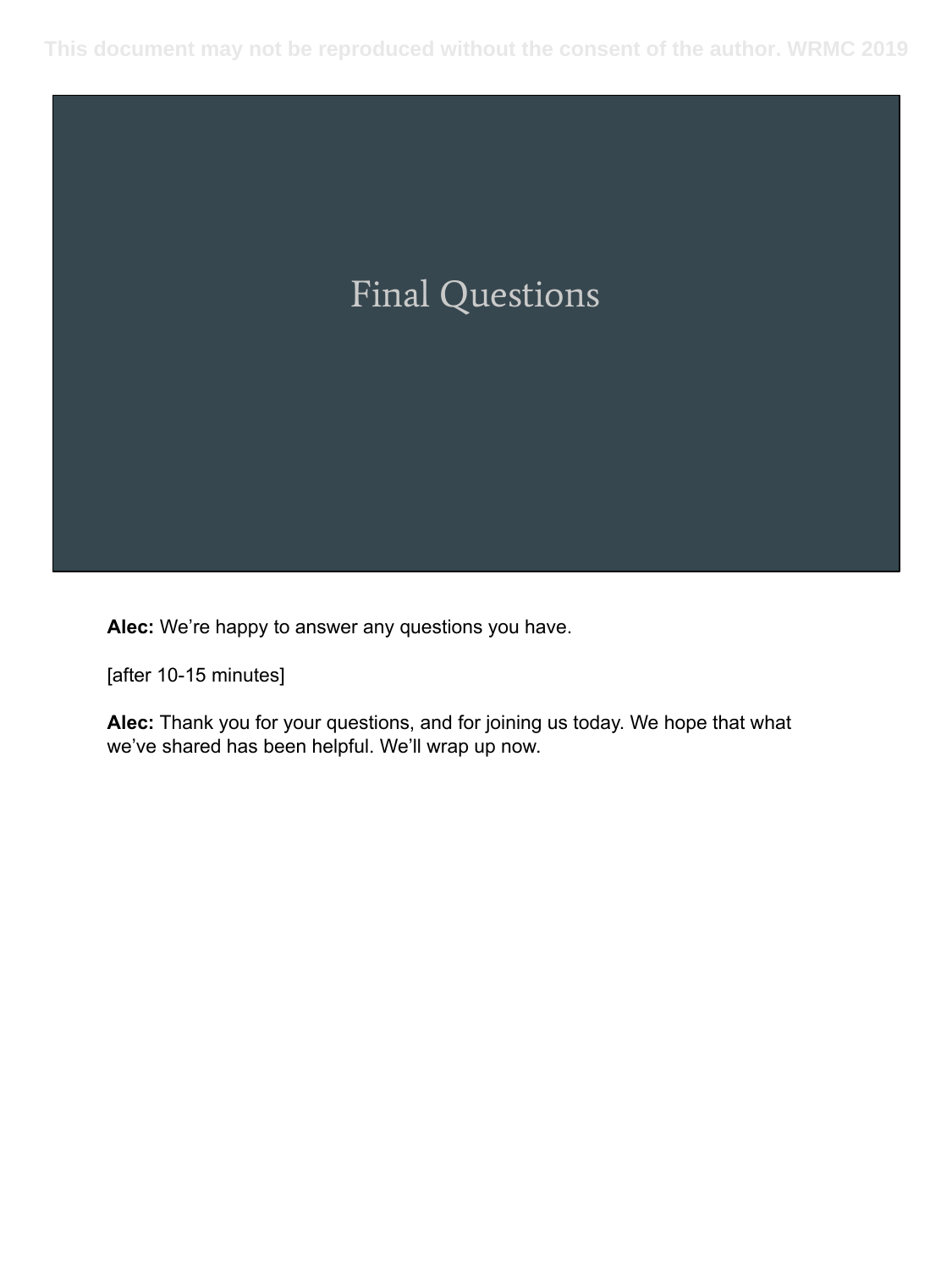# What We Learned

**Emily:** I learned the incredible strength of each of my colleagues. And I also learned the importance of a team, and the importance of knowing your team members -- their strengths and weaknesses -- and having those pre-existing relationships with your team members. There's always been a culture at Overland of team-building within the office and through frequent office outings. For example, we would go see a movie, usually the latest installment of the Fast and the Furious movies-- which are, of course, ridiculous-- and then we'd all go to dinner. Part of me used to think these outings were a way to make things a bit more exciting in a tiny town like Williamstown. Work-sponsored fun. But, really, I see now, that it's so much more than that.

**Alec:** I learned that it's impossible to create perfect plans. So, in light of that – and echoing Emily – for me, it was about the team we had, and the culture that allowed our team to take those plans and respond as effectively as possible. The human aspect – being honest, caring, and genuine – was so important, not just as we looked outward from Overland, but as we looked inward, too.

**Jonathan:** I certainly learned how to ask for help. Bruce Palmer, Cathy Hansen Stamp, Michael Fineman, Will Marling, and many others, made it possible for me to weather this storm, but not just weather it. With their help, I was able to do the kind of work that, despite any missteps and mistakes, I knew was good.

I also found so much support from this community after the summer. I attended the WRMC for the first time in the fall of 2013 with Alec. Even people who had little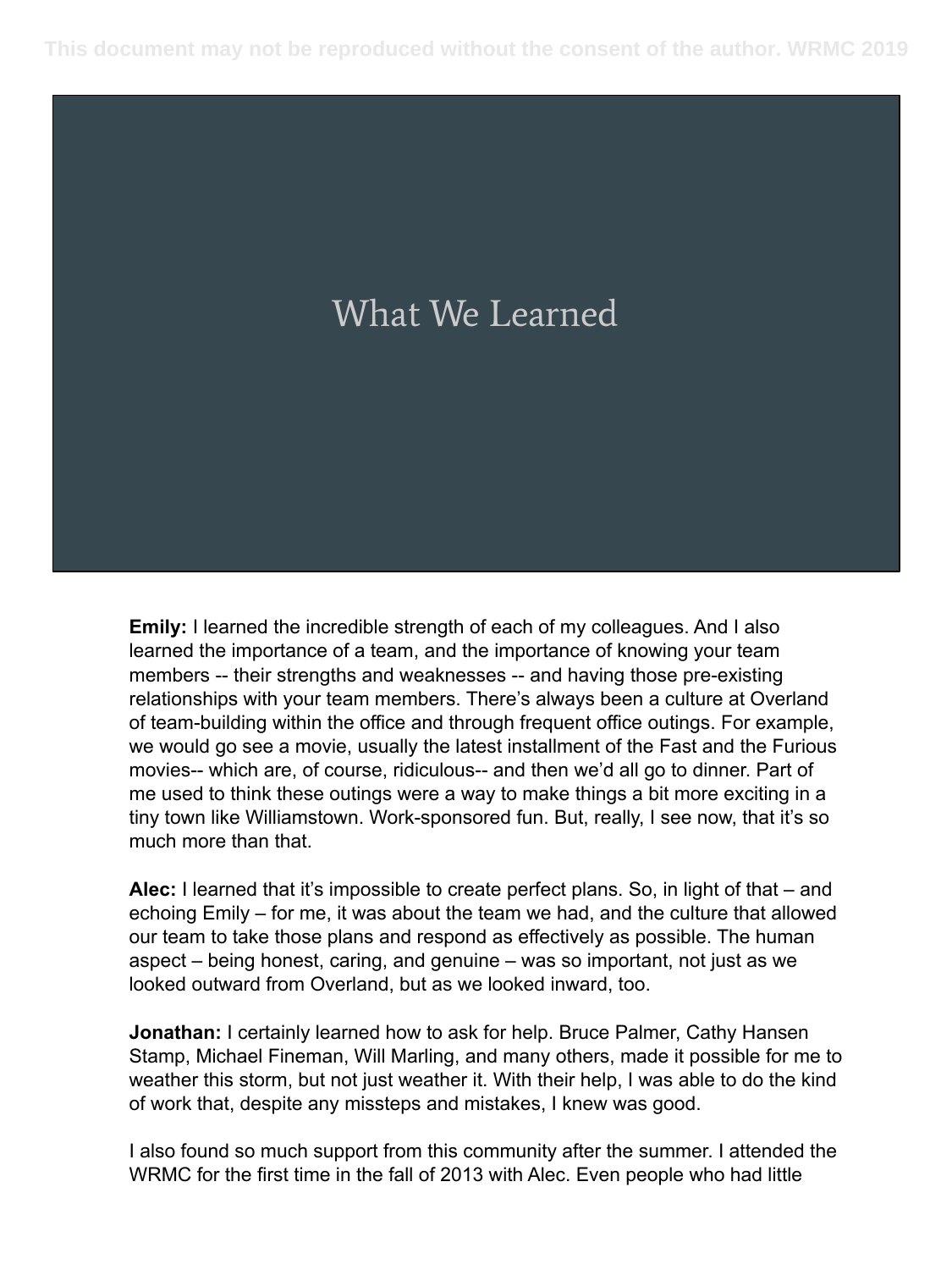connection to Overland and who had not been involved that July showed concern and support in ways that made it possible for me to begin to process what had happened.

I learned, too, how powerfully connected the Overland community is. I remember on the day after the incident, there was a biker on the Pacific Coast who needed to leave the trip for non medical reasons. It wasn't urgent, but it was clear we needed to get her off the trip. In the midst of all the media interviews, I called up a past trip leader in Seattle, and asked him to drive 5 hours roundtrip to pick up this student, box her bike, and accompany her to the airport. Sure he said, no problem. I've got this. He did.

**Tom:** Before I wrap up, let me say again, how grateful Liz and I are, how grateful everyone at Overland is, for the support of this community. Everyone in this room loves the work they do-- to guide others outside, to show generation after generation how beautiful and exciting, how full of promise the world is. These are gifts we share with others, but we enjoy these gifts, too. We are fortunate to do the work we do.

Looking back now, six years later, I learned about gratitude. Gratitude for the support of my colleagues here today -- and gratitude for the support of other colleagues and friends from across the years and around the world. Finally, I also learned about grace. Rich and Anna's grace saved me in 2013. Their grace sustains today.